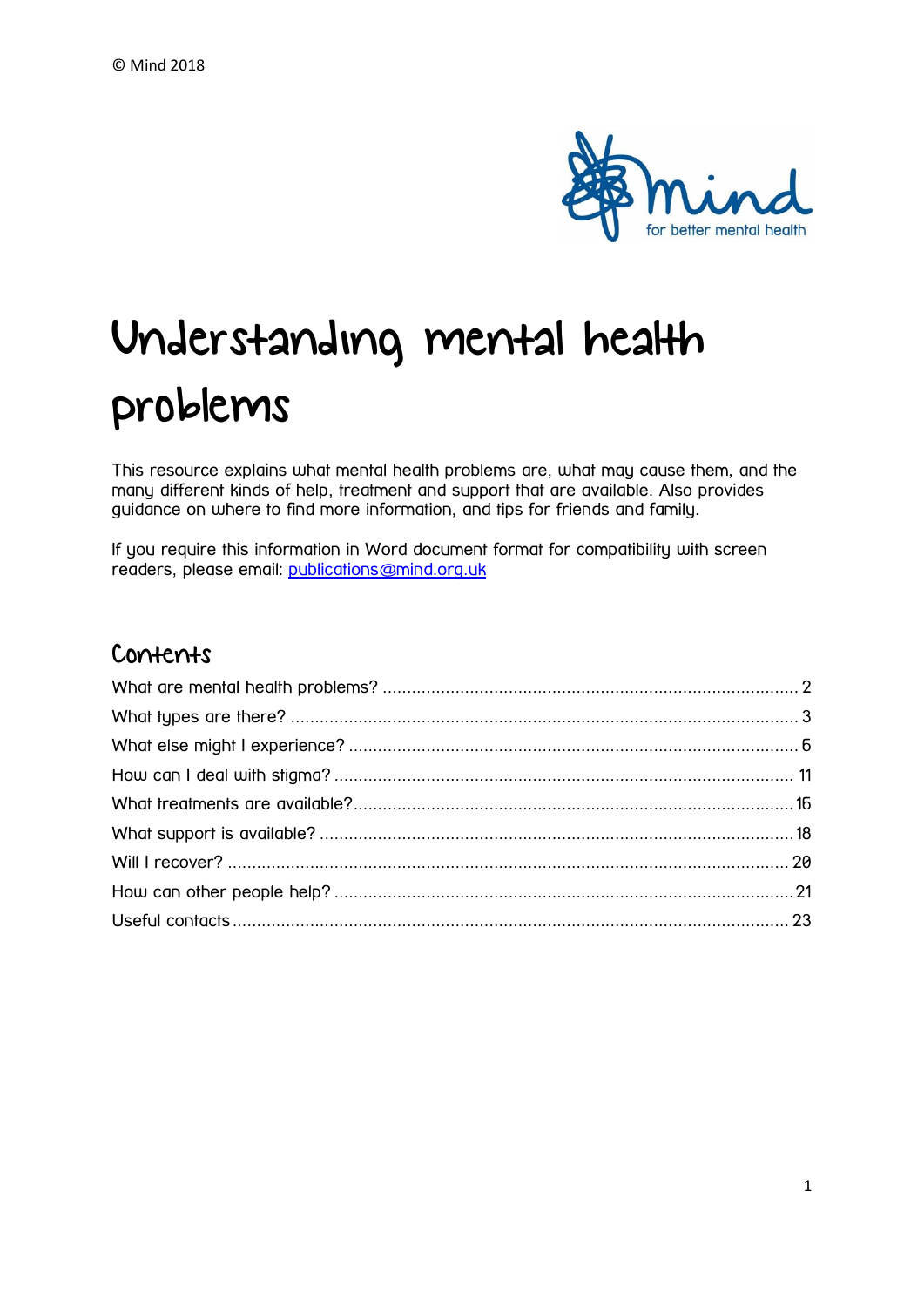# <span id="page-1-0"></span>What are mental health problems?

In many ways, mental health is just like physical health: everybody has it and we need to take care of it.

Good mental health means being generally able to think, feel and react in the ways that you need and want to live your life. But if you go through a period of poor mental health you might find the ways you're frequently thinking, feeling or reacting become difficult, or even impossible, to cope with. This can feel just as bad as a physical illness, or even worse.

Mental health problems affect around one in four people in any given year. They range from common problems, such as [depression](https://www.mind.org.uk/information-support/types-of-mental-health-problems/depression/) and [anxiety,](https://www.mind.org.uk/information-support/types-of-mental-health-problems/anxiety-and-panic-attacks/) to rarer problems such as [schizophrenia](https://www.mind.org.uk/information-support/types-of-mental-health-problems/schizophrenia/) and [bipolar disorder.](https://www.mind.org.uk/information-support/types-of-mental-health-problems/bipolar-disorder/)

"I now know that if I felt there was something wrong, it's because there was, but I didn't understand mental health fully... it's a spectrum and you should feel able to decide where and when you [are] on that spectrum."

## Am I the only one who feels this way?

Experiencing a mental health problem is often upsetting, confusing and frightening – particularly at first. If you become unwell, you may feel that it's a sign of weakness, or that you are 'losing your mind'.

These fears are often reinforced by the negative (and often unrealistic) way that people experiencing mental health problems are shown on TV, in films and by the media. This may stop you from talking about your problems, or [seeking help.](https://www.mind.org.uk/information-support/guides-to-support-and-services/seeking-help-for-a-mental-health-problem/) This, in turn, is likely to increase your distress and sense of isolation.

However, in reality, mental health problems are a common human experience.

Most people know someone who has experienced a mental health problem. They can happen to all kinds of people from all walks of life. And it's likely that, when you find a combination of [self-care,](https://www.mind.org.uk/information-support/types-of-mental-health-problems/mental-health-problems-introduction/self-care/) [treatment](https://www.mind.org.uk/information-support/types-of-mental-health-problems/mental-health-problems-introduction/treatment-options/) and [support](https://www.mind.org.uk/information-support/types-of-mental-health-problems/mental-health-problems-introduction/support-services/) that works for you, you will [get better.](https://www.mind.org.uk/information-support/types-of-mental-health-problems/mental-health-problems-introduction/recovery/)

"It wasn't until I had a breakdown that I felt my condition was 'serious enough' to qualify as an issue. I could have got help much earlier but I didn't because of this – it's never too early to seek advice."

#### Different perspectives on mental health and mental illness

There are various approaches to mental health and mental illness around the world. Most health professionals in the UK agree on a similar set of clinical [diagnoses](https://www.mind.org.uk/information-support/types-of-mental-health-problems/) and [treatments](https://www.mind.org.uk/information-support/drugs-and-treatments/) for mental health problems. We have chosen to reflect this approach in our information, as these are the terms and treatment models that you are most likely to come across if you seek help in England or Wales.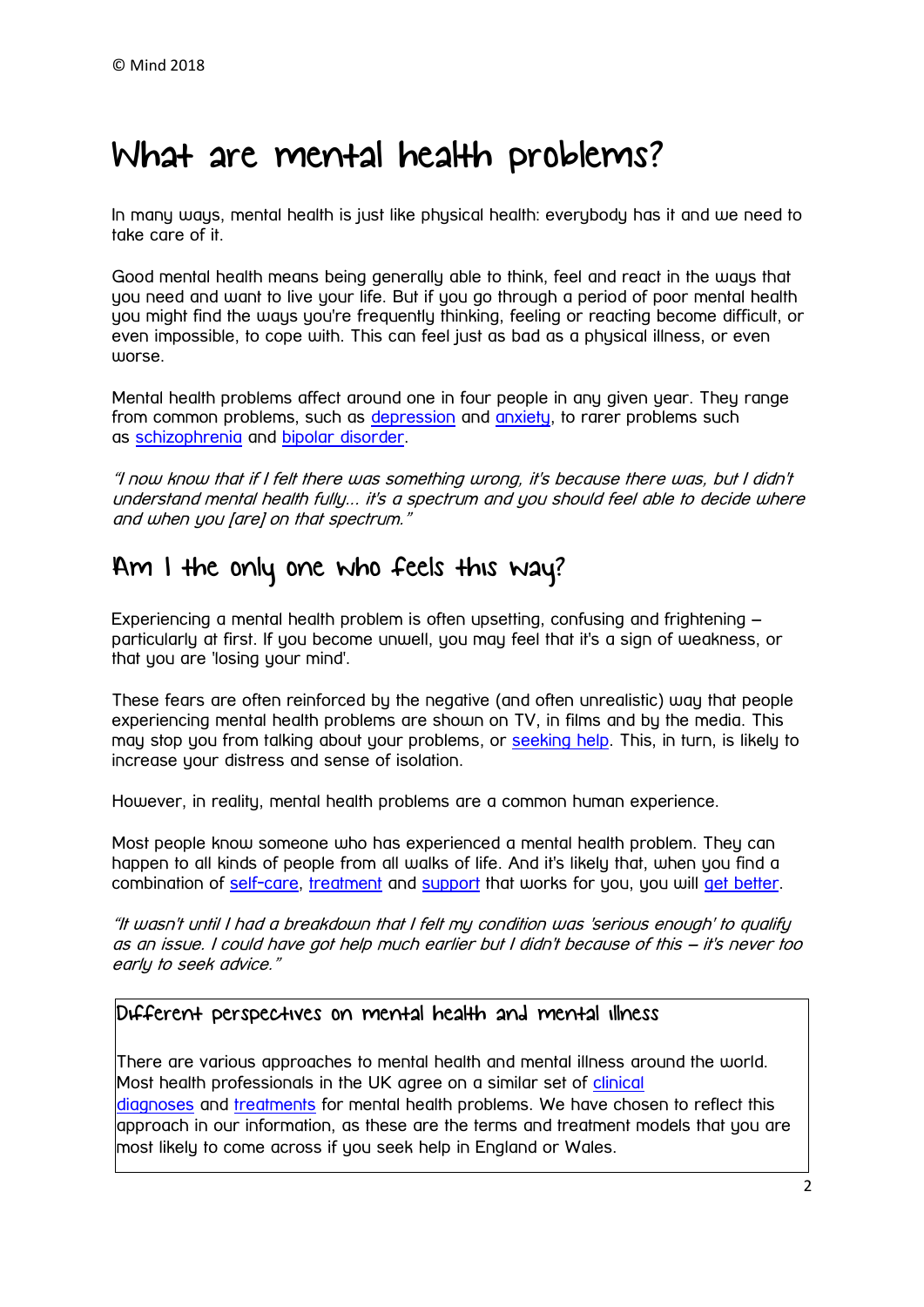However, not everyone finds it helpful to think about their mental health this way. Depending on your traditions and beliefs you might have different ideas about how best to cope. In many cultures, emotional wellbeing is closely associated with religious or spiritual life. And your difficult experiences may be just one part of how you understand uour identitu overall.

We use the phrase 'mental health problems', as many people have told us this feels helpful for them. But you might be more familiar with terms such as 'poor emotional health', 'overloaded', 'burnt out' or 'overwhelmed'. Or you may feel that terms such as 'mental illness' or 'mental health issues' describe your experiences better, or are easier to explain to other people in your life.

However you understand your own experiences, and whatever terms you prefer to use, we hope that you will find the information in these pages useful when considering different options for care and support.

# <span id="page-2-0"></span>What types are there?

There are many different mental health problems. Some of them have similar symptoms, so you may experience the symptoms of more than one mental health problem, or be given several diagnoses at once. Or you might not have any particular diagnosis, but still be finding things very difficult. Everyone's experience is different and can change at different times.

This section provides a brief description of a few mental health problems, and explains where you can find more information on them. Our A–[Z of mental health](https://www.mind.org.uk/information-support/a-z-mental-health/) has information on many more topics not listed here.

### Depression

Depression is a feeling of low mood that lasts for a long time and affects your everyday life. It can make you feel hopeless, despairing, guilty, worthless, unmotivated and exhausted. It can affect your [self-esteem,](https://www.mind.org.uk/information-support/types-of-mental-health-problems/self-esteem/) sleep, appetite, sex drive and your physical health.

In its mildest form, depression doesn't stop you leading a normal life, but it makes everything harder to do and seem less worthwhile. At its most severe, depression can make you feel [suicidal,](https://www.mind.org.uk/information-support/types-of-mental-health-problems/suicidal-feelings/) and be life-threatening.

Some types occur during or after pregnancy (antenatal and postnatal depression), or may come back each year around the same time (seasonal affective disorder).

To find out more see our pages on: [depression](https://www.mind.org.uk/information-support/types-of-mental-health-problems/depression/)

- [depression](https://www.mind.org.uk/information-support/types-of-mental-health-problems/depression/)
- [postnatal depression \(PND\)](https://www.mind.org.uk/information-support/types-of-mental-health-problems/postnatal-depression-and-perinatal-mental-health/)
- [seasonal affective disorder \(SAD\)](https://www.mind.org.uk/information-support/types-of-mental-health-problems/seasonal-affective-disorder-sad/)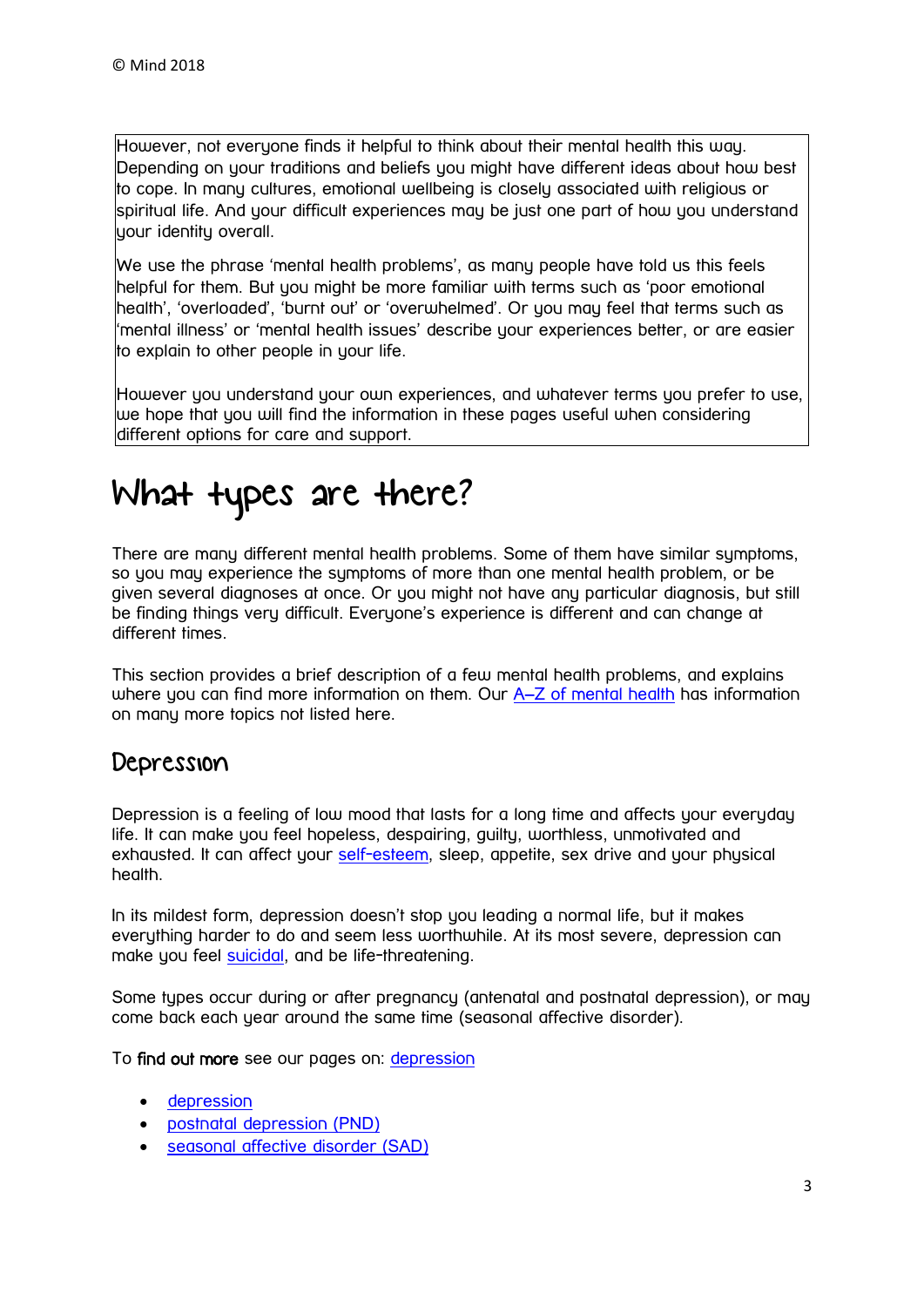Your stories: [read Eleanor's experience of depression.](https://www.mind.org.uk/information-support/your-stories/bringing-back-joy-to-fight-depression/)

## Anxiety problems

Anxiety is what we feel when we are worried, tense or afraid – particularly about things that are about to happen, or which we think could happen in the future.

Occasional anxiety is a normal human experience. But if your feelings of anxiety are very strong, or last for a long time, they can be overwhelming. You might also experience physical symptoms such as [sleep problems](https://www.mind.org.uk/information-support/types-of-mental-health-problems/sleep-problems/) and [panic attacks.](https://www.mind.org.uk/information-support/types-of-mental-health-problems/anxiety-and-panic-attacks/panic-attacks/)

You might be diagnosed with a particular anxiety disorder, such as generalised anxiety disorder (GAD), social anxiety (social phobia), panic disorder or post-traumatic stress disorder (PTSD). But it's also possible to experience problems with anxiety without having a specific diagnosis.

To find out more see our pages on:

- [anxiety and panic attacks](https://www.mind.org.uk/information-support/types-of-mental-health-problems/anxiety-and-panic-attacks/)
- [post-traumatic stress disorder \(PTSD\)](https://www.mind.org.uk/information-support/types-of-mental-health-problems/post-traumatic-stress-disorder-ptsd/)

### Phobias

A phobia is an extreme form of fear or anxiety triggered by a particular situation (such as going outside) or object (such as spiders), even when it's very unlikely to be dangerous.

A fear becomes a phobia if the fear is out of proportion to the danger, it lasts for more than six months, and has a significant impact on how you live your day-to-day life.

To find out more see our pages on:

• **[phobias](https://www.mind.org.uk/information-support/types-of-mental-health-problems/phobias/)** 

Your stories: read Vix's experience of [living with an unusual phobia.](https://www.mind.org.uk/information-support/your-stories/living-with-my-phobia-of-bananas/#.WOyQIrsrIlI)

"Going out of the house is a challenge because I [have a] fear of panicking and feel that I'm being watched or judged."

## Eating problems

Eating problems are not just about food. They can be about difficult things and painful feelings which you may be finding hard to face or resolve. Lots of people think that if you have an eating problem you will be over- or underweight, and that being a certain weight is always associated with a specific eating problem, but this is a myth. Anyone, regardless of age, gender or weight, can be affected by eating problems.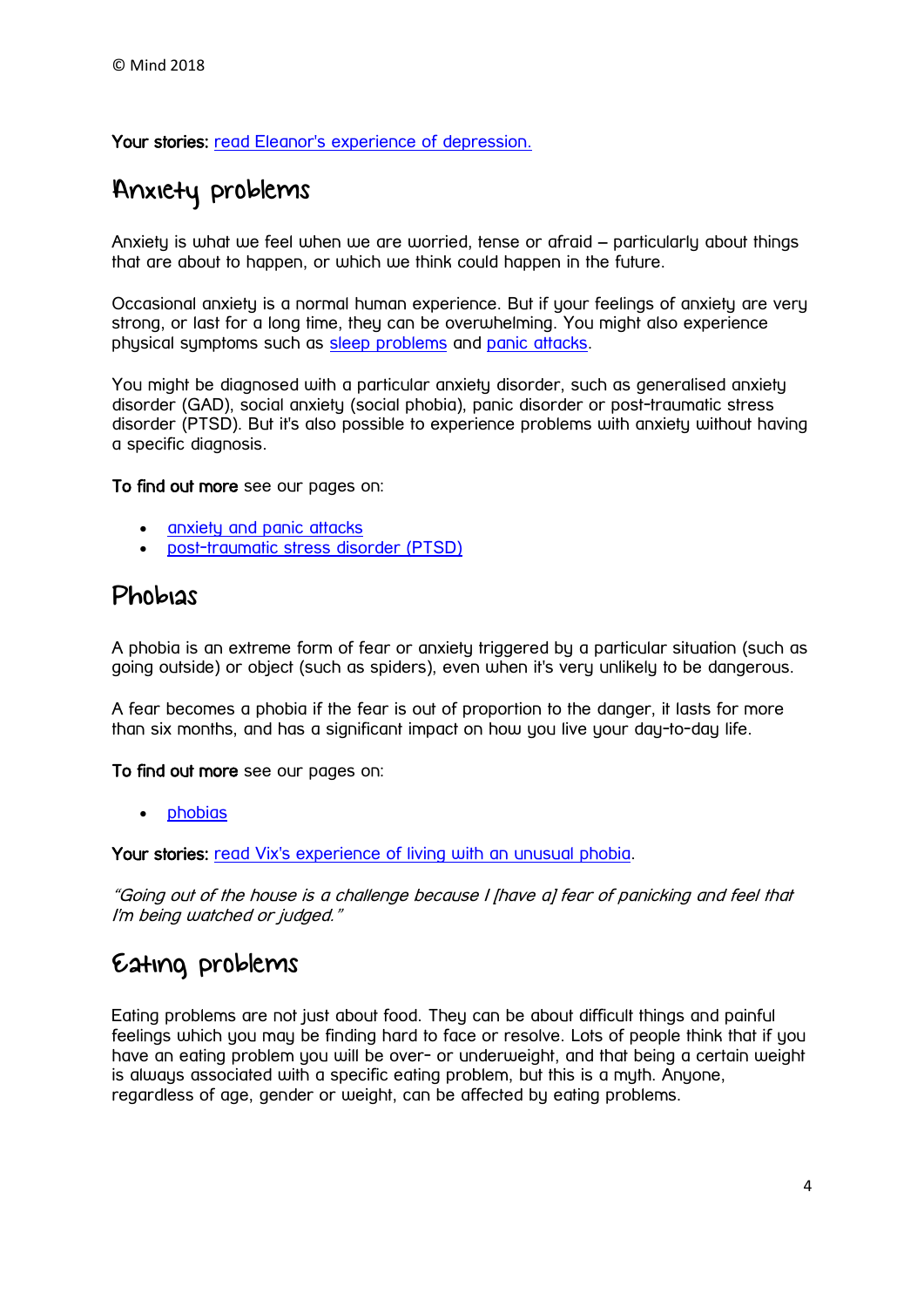The most common eating disorder diagnoses are anorexia, bulimia, binge eating disorder, and other specified feeding or eating disorder (OSFED). But it's also possible to have a very difficult relationship with food and not fit the criteria for any specific diagnosis.

#### To find out more see our pages on:

• [eating problems](https://www.mind.org.uk/information-support/types-of-mental-health-problems/eating-problems/)

Your stories: read Dave's experience of [living with eating problems.](https://www.mind.org.uk/information-support/your-stories/talking-about-eating-problems/#.WOyQgbsrIlI)

### Schizophrenia

Views on schizophrenia have changed over the years. Lots of people question whether it's really a distinct condition, or actually a few different conditions that overlap. But you may still be given this diagnosis if you experience symptoms such as:

- psychosis (such as hallucinations or delusions)
- disorganised thinking and speech
- feeling disconnected from your feelings
- difficulty concentrating
- wanting to avoid people
- a lack of interest in things
- not wanting to look after yourself.

Because psychiatric experts disagree about what schizophrenia is, some people argue that this term shouldn't be used at all. Others think the name of the condition doesn't matter, and prefer to just focus on helping you manage your symptoms and meeting your individual needs.

#### To find out more see our pages on:

- [schizophrenia](https://www.mind.org.uk/information-support/types-of-mental-health-problems/schizophrenia/)
- [schizoaffective disorder](https://www.mind.org.uk/information-support/types-of-mental-health-problems/schizoaffective-disorder/)
- [psychosis](https://www.mind.org.uk/information-support/types-of-mental-health-problems/psychosis/)
- [paranoia](https://www.mind.org.uk/information-support/types-of-mental-health-problems/paranoia/)
- [hearing voices](https://www.mind.org.uk/information-support/types-of-mental-health-problems/hearing-voices/)

### Obsessive-compulsive disorder (OCD)

Obsessive-compulsive disorder is a type of anxiety disorder. The term is often misused in daily conversation – for example, you might hear people talk about being 'a bit OCD', if they like things to be neat and tidy. But the reality of this disorder is a lot more complex and serious.

OCD has two main parts: obsessions (unwelcome thoughts, images, urges, worries or doubts that repeatedly appear in your mind; and compulsions (repetitive activities that you feel you have to do to reduce the anxiety caused by the obsession).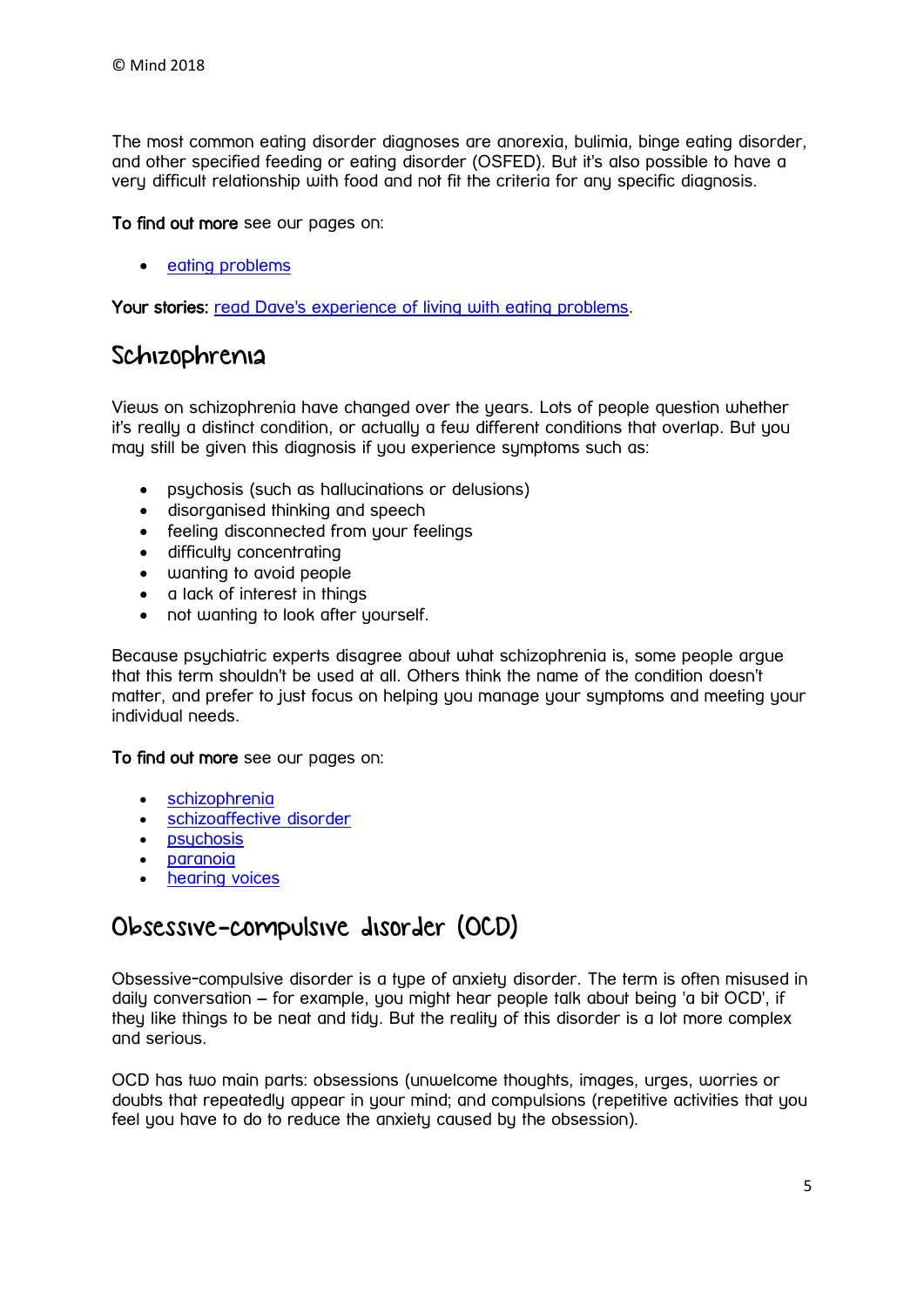To find out more see our pages on:

[obsessive-compulsive disorder \(OCD\)](https://www.mind.org.uk/information-support/types-of-mental-health-problems/obsessive-compulsive-disorder-ocd/)

# Personality disorders

Personality disorder is a type of mental health problem where your attitudes, beliefs and behaviours cause you longstanding problems in your life. If you have this diagnosis it doesn't mean that you're fundamentally different from other people – but you may regularly experience difficulties with how you think about yourself and others, and find it very difficult to change these unwanted patterns.

There are several different categories and types of personality disorder, but most people who are diagnosed with a particular personality disorder don't fit any single category very clearly or consistently. Also, the term 'personality disorder' can sound very judgemental.

Because of this it is a particularly controversial diagnosis. Some psychiatrists disagree with using it. And many people who are given this label find it more helpful to explain their experiences in other ways.

#### To find out more see our pages on:

- [personality disorders](https://www.mind.org.uk/information-support/types-of-mental-health-problems/personality-disorders/)
- [borderline personality disorder \(BPD\)](https://www.mind.org.uk/information-support/types-of-mental-health-problems/borderline-personality-disorder-bpd/)

Your stories: [read Rebecca's story about](https://www.mind.org.uk/information-support/your-stories/having-a-bpd-diagnosis-my-reality/#.WOyS47srIlI) receiving a BPD diagnosis.

# <span id="page-5-0"></span>What else might I experience?

This section provides a brief overview of some difficult feelings and behaviours which are often associated with mental health problems, and explains where you can find more information on them.

## Panic attacks

Panic attacks are a tupe of fear response. They're an exaggeration of your body's normal response to danger, stress or excitement.

During a panic attack physical symptoms can build up very quickly, including:

- a pounding heartbeat or chest pains
- sweating and nausea (feeling sick)
- feeling faint and unable to breathe
- shaky limbs, or feeling like your legs are turning to jelly
- feeling as if you aren't connected to your body.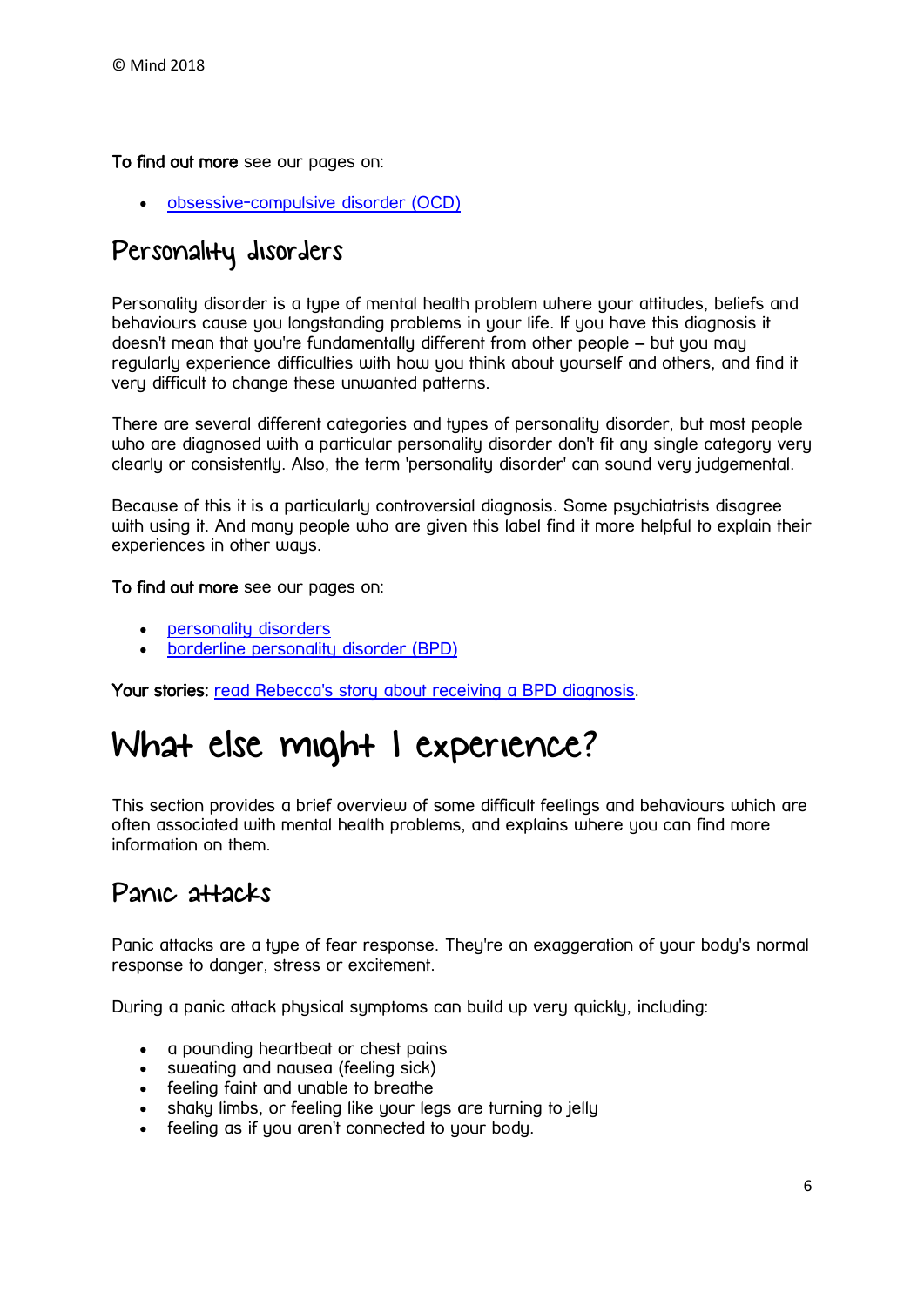It's easy to mistake these for the signs of a heart attack or another serious medical problem. You might feel very afraid that you're losing control, that you're going to faint or even going to die.

#### To find out more see our page on:

• **[panic attacks](https://www.mind.org.uk/information-support/types-of-mental-health-problems/anxiety-and-panic-attacks/panic-attacks/)** 

### Self-harm

Self-harm is when you hurt yourself as a way of dealing with very difficult feelings, painful memories or overwhelming situations and experiences. You may not know why you self-harm, but it can be a means of expressing feelings that you can't put into words or think clearly about.

After self-harming you may feel a short-term sense of release, but the cause of your distress is unlikely to have gone away.

Self-harm can also bring up very difficult emotions and could make you feel worse.

To find out more see our page on:

[self-harm](https://www.mind.org.uk/information-support/types-of-mental-health-problems/self-harm/)

Your stories: [read Seaneen's blog about living with the scars of self harm.](https://www.mind.org.uk/information-support/your-stories/my-body-comes-with-a-trigger-warning/#.WOOmRWQrKAx)

# Psychosis

Psychosis (also called a psychotic experience or psychotic episode) is when you perceive or interpret reality in a very different way from people around you. The most common types of psychosis are:

- hallucinations, such as hearing voices or having visions
- delusions, such as paranoia or delusions of grandeur.

Psuchosis affects people in different ways. You might experience it once, have short episodes throughout your life, or live with it most of the time. It's also possible to have a psychotic experience without ever being diagnosed with a particular mental health problem.

Some people have a positive experience of psychosis. You may find it comforting, or feel that it helps you understand the world or makes you more creative.

#### To find out more see our pages on:

- [psychosis](https://www.mind.org.uk/information-support/types-of-mental-health-problems/psychosis/)
- [paranoia](https://www.mind.org.uk/information-support/types-of-mental-health-problems/paranoia/)
- [hearing voices](https://www.mind.org.uk/information-support/types-of-mental-health-problems/hearing-voices/)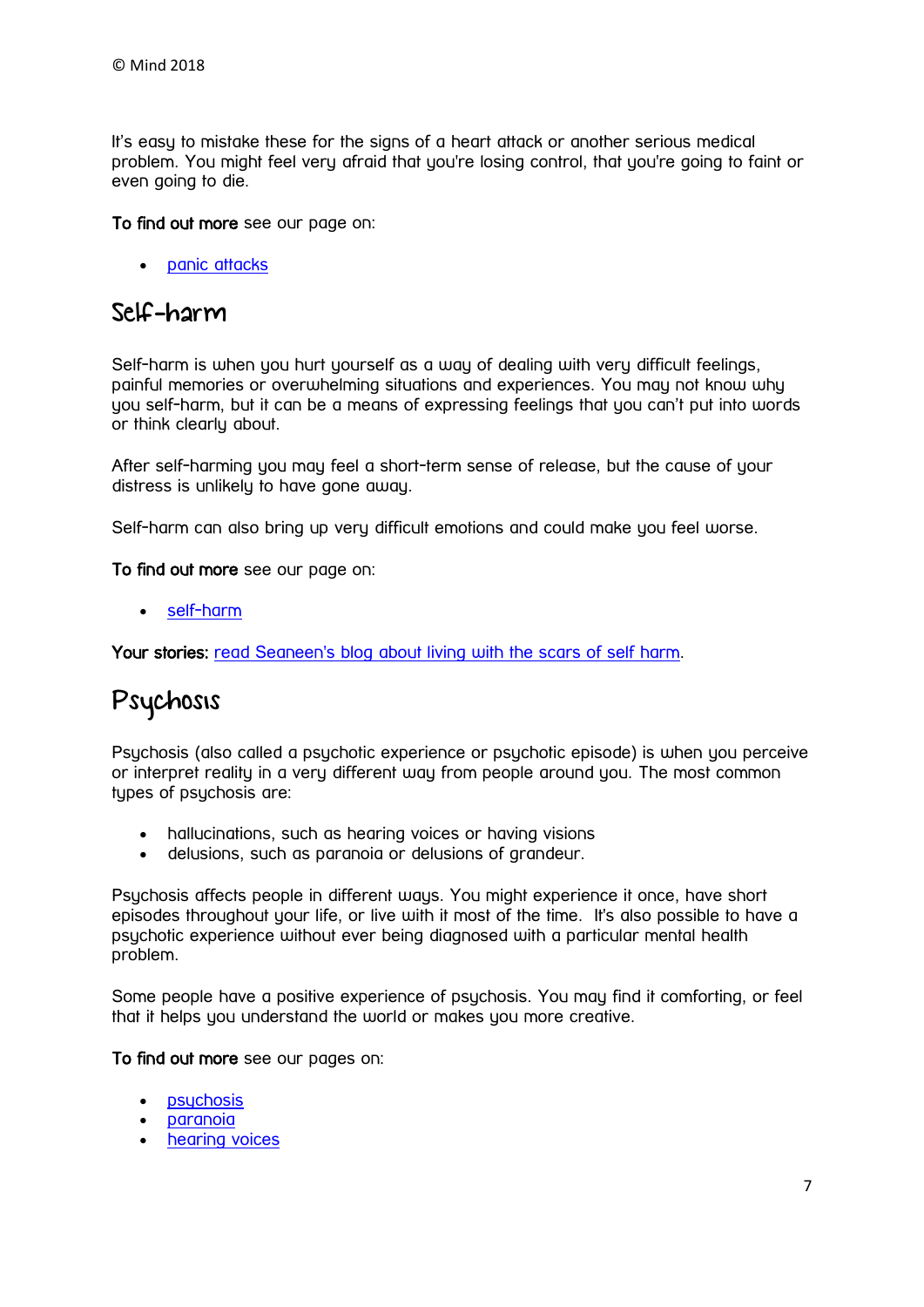"[Psychosis] felt as though I was in wonderland. None of my family or friends understood why... I had a calling from a voice in sky. I was lost and lonely."

## Suicidal feelings

Many people experience suicidal thoughts and feelings at some point in their lifetime. They can be very unpleasant, intrusive and frightening, but having thoughts about suicide doesn't necessarily mean that you intend to act on them. Most people don't go on to attempt to take their own lives.

However, if you feel you may act on suicidal feelings and become unable to keep yourself safe then this a mental health emergency. It's important to treat it as seriously as you would any physical health emergency, and seek urgent help – for example by dialling 999, going to your nearest A&E, or calling the Samaritans on 116 123.

To find out more see our pages on:

- [coping with suicidal feelings](https://www.mind.org.uk/information-support/types-of-mental-health-problems/suicidal-feelings/)
- [supporting someone who feels suicidal](https://www.mind.org.uk/information-support/helping-someone-else/supporting-someone-who-feels-suicidal/)

Your stories: [read Stephen's experience of depression and suicidal feelings.](https://www.mind.org.uk/information-support/your-stories/its-okay-to-ask-for-help/#.WOOlg2QrKAw)

# What causes them?

Mental health problems can have a wide range of causes. It's likely that for many people there is a complicated combination of factors – although different people may be more deeply affected by certain things than others.

For example, the following factors could potentially result in a period of poor mental health:

- childhood abuse, trauma, or neglect
- social isolation or [loneliness](https://www.mind.org.uk/information-support/tips-for-everyday-living/loneliness/)
- experiencing discrimination and stigma
- social disadvantage, poverty or debt
- [bereavement](https://www.mind.org.uk/information-support/guides-to-support-and-services/bereavement/) (losing someone close to you)
- severe or long-term [stress](https://www.mind.org.uk/information-support/types-of-mental-health-problems/stress/)
- having a long-term physical health condition
- unemployment or losing your job
- [homelessness or poor housing](https://www.mind.org.uk/information-support/guides-to-support-and-services/housing/)
- being a [long-term carer](https://www.mind.org.uk/information-support/helping-someone-else/carers-friends-family-coping-support/) for someone
- [drug and alcohol misuse](https://www.mind.org.uk/information-support/types-of-mental-health-problems/drugs-recreational-drugs-alcohol/)
- domestic violence, bullying or other [abuse](https://www.mind.org.uk/information-support/guides-to-support-and-services/abuse/) as an adult
- significant trauma as an adult, such as military combat, being involved in a serious incident in which you feared for your life, or being the victim of a violent crime
- physical causes for example, a head injury or a neurological condition such as epilepsy can have an impact on your behaviour and mood. (It's important to rule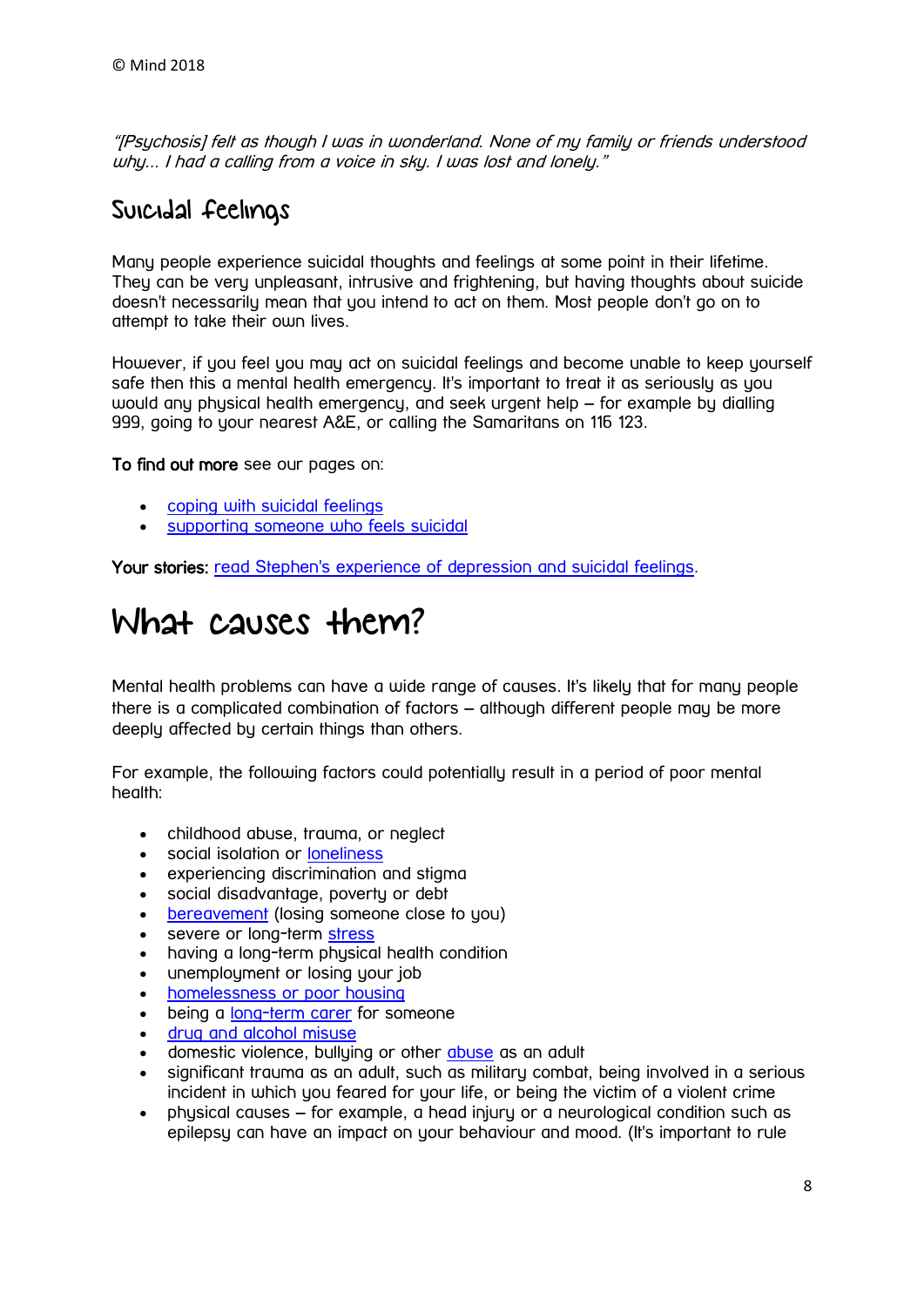out potential physical causes before seeking further treatment for a mental health problem).

Although lifestyle factors including work, diet, drugs and lack of sleep can all affect your mental health, if you experience a mental health problem there are usually other factors as well.

"[My depression seems to flare up during times when I am stressed and isolated from other people."

### Do mental health problems run in families?

Research suggests that some mental health problems may run in families. For example, if you have a parent with [schizophrenia,](https://www.mind.org.uk/information-support/types-of-mental-health-problems/schizophrenia/) you are more likely to develop schizophrenia yourself. But no one knows if this is because of our genes or because of other factors, such as the environment we grow up in, or the ways of thinking, coping and behaving that we may learn from our parents.

Although the development of some mental health problems may be influenced by our genes, researchers haven't found any specific genes that definitely cause mental health problems.

And many people who experience a mental health problem don't have any parents, children or other relatives with the same condition.

## Is brain chemistry a factor?

The human brain is extremely complicated. Some research suggests that mental health problems may be linked to a variation in certain brain chemicals (such as serotonin and dopamine), but no one really understands how or why. Arguments that someone's brain chemistry is the cause of mental health problems are very weak.

But even though there's no strong evidence to say that any mental health problems are caused by a chemical imbalance in our brains, you might find some people still use brain chemistry to explain them.

Reasons for this might include:

- Some psychiatric [medications](https://www.mind.org.uk/information-support/drugs-and-treatments/medication) work by acting on chemicals in the brain, and there's lots of evidence to show that medication can be effective in treating some symptoms of mental health problems (although drugs don't work the same way for everyone).
- Mental health problems can feel very personal and be hard to understand, so the idea that there could be a distinct physical cause for difficult thoughts, feelings and behaviours might make it feel easier to talk openly about your experiences and ask for help.

It's important to remember that just because we may not know exactly what causes someone to experience a mental health problem, this doesn't mean that it is any less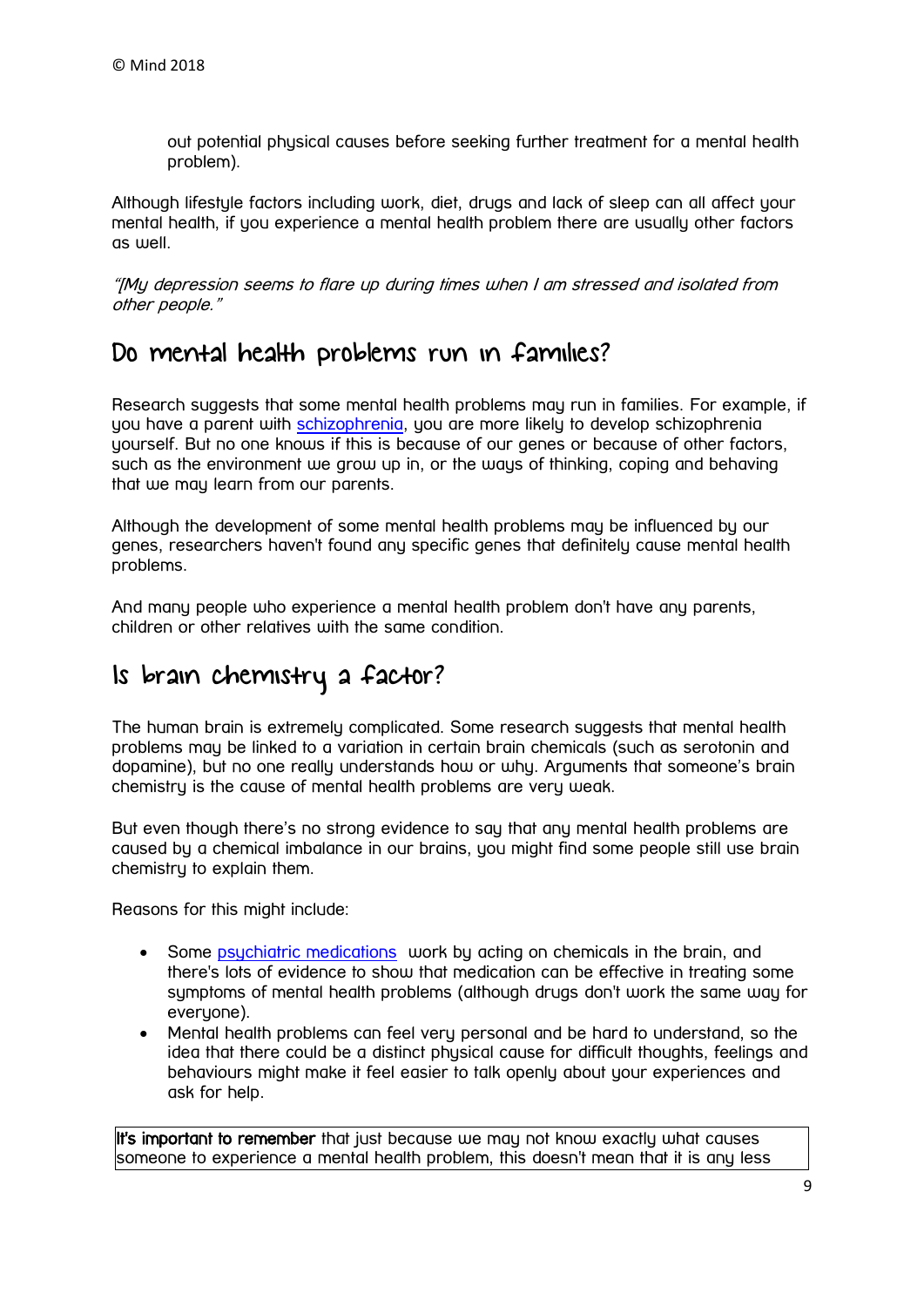serious than any other illness, any less deserving of recognition and treatment, or any easier to recover from.

"I have recently realised that I spend money when anxious, which in turn makes me feel anxious about how much I'm spending."

# How are they diagnosed?

To diagnose a mental health problem, doctors will look at:

- your experiences (groupings of certain feelings, behaviours and physical symptoms may suggest different diagnoses)
- how long you've been experiencing these things
- the impact it's having on your life.

To do this they may ask you questions about your mood, thoughts and behaviours – sometimes by using questionnaires or forms. They will base your diagnosis on what you describe. For example, if you tell your doctor you've been experiencing low mood, low energy and a lack of interest in usual activities for more than two weeks, they may give you a diagnosis of [depression.](https://www.mind.org.uk/information-support/types-of-mental-health-problems/depression/) If your symptoms change you might find you are given different diagnoses over time.

Having a diagnosis does not necessarily mean that you are unwell right now. You could have a diagnosis of a mental health problem but, at the moment, be able to manage it and function well at work and at home. Equally, you might not have a particular diagnosis, but still be finding things very difficult. Everyone's experience is different and can change at different times.

"Getting the PTSD diagnosis gave me something to work with and find the words to describe what was happening."

### Who can diagnose me?

For common problems such as [depression](https://www.mind.org.uk/information-support/types-of-mental-health-problems/depression/) and [anxiety,](https://www.mind.org.uk/information-support/types-of-mental-health-problems/anxiety-and-panic-attacks/) your GP may be able to give you a diagnosis after one or two appointments. For less common problems you'll need to be referred to a mental health specialist (such as a psychiatrist), and they may want to see you over a longer period of time before making a diagnosis.

For information on how to seek help and what you might say to your doctor, see our pages on [seeking help for a mental health problem.](https://www.mind.org.uk/information-support/guides-to-support-and-services/seeking-help-for-a-mental-health-problem/)

"After overcoming the initial shock of the diagnosis, it is actually a blessing because now I know what I need to do to get better.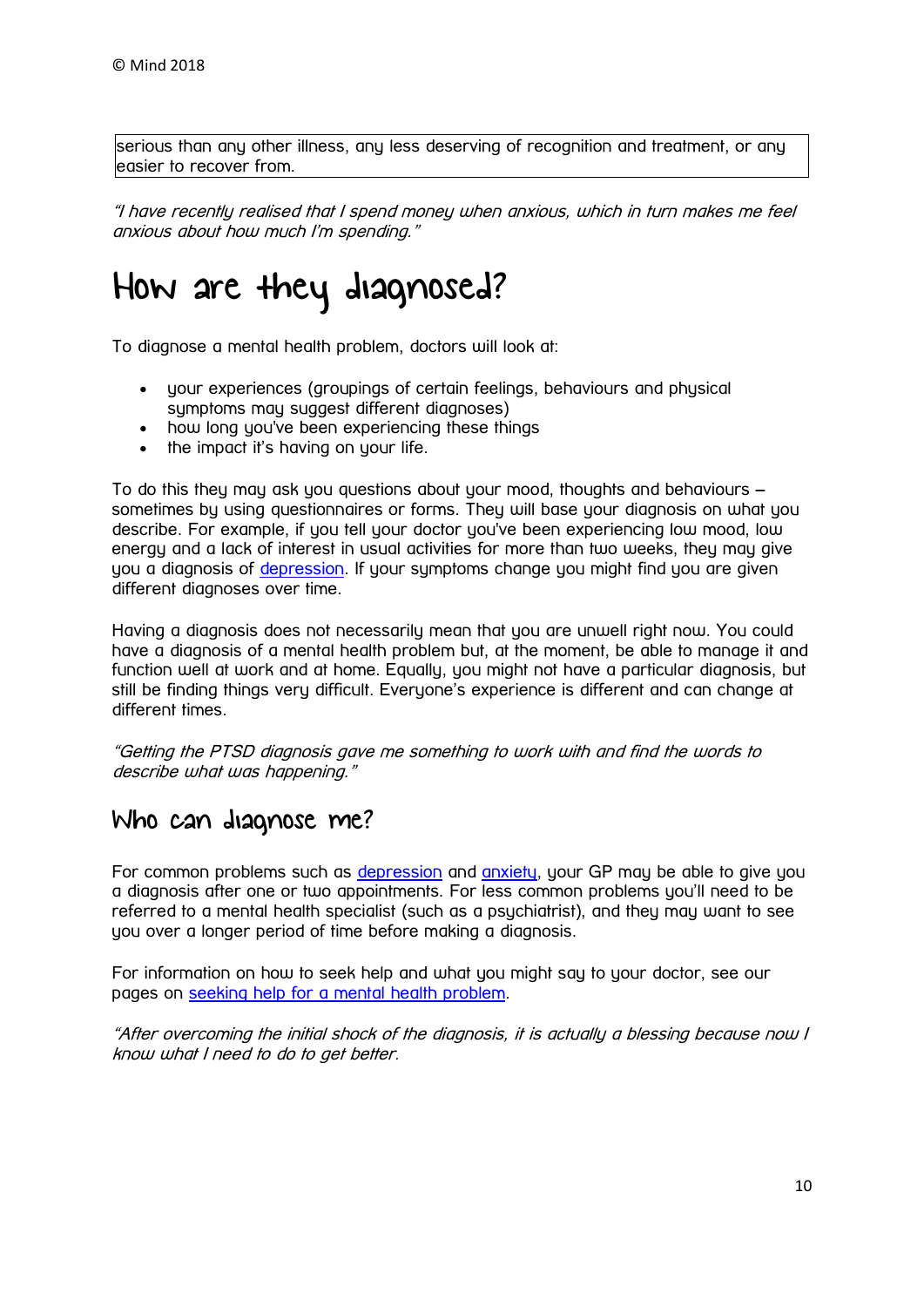## What if I don't find my diagnosis helpful?

Receiving a diagnosis can be a positive experience. You might feel relieved that you can put a name to what's wrong, and it can help you and your doctor discuss what kind of treatment might work best for you.

However, a lot of people, including some doctors and psychiatrists, feel this medical model of diagnosis and treatment is not enough. For example, you might feel that the diagnosis you're given doesn't fully fit your experiences, or that it's simplistic and puts you in a box. Other factors – such as your background, lifestyle and other personal circumstances – may be just as important in understanding what you're experiencing and working out how best to help you feel better.

A diagnosis does not have to shape your entire life, and may come to be a relatively minor part of your identity.

Read Imani's experience of [having her diagnosis changed from bipolar disorder to BPD.](https://www.mind.org.uk/information-support/your-stories/the-borderline/#.WOyZXrsrIlI)

"Initially I took this diagnosis of BDP as an insult, a criticism of my whole being, but then I began to understand that it is just a diagnosis, an explanation of why I feel as I do."

# <span id="page-10-0"></span>How can I deal with stigma?

Unfortunately, not everyone understands mental health problems. Some people may have misconceptions about what certain diagnoses mean. They may also use language you find dismissive, offensive or hurtful. This can be very upsetting – especially if someone who feels this way is a family member, colleague or a healthcare professional.

But it's important to remember that you aren't alone, and you don't have to put up with people treating you badly. Here are some options for you to think about:

- Show people reliable information to help them understand more about what your diagnosis really means. You can find reliable information in our pages on [types of](https://www.mind.org.uk/information-support/types-of-mental-health-problems/)  mental [health problems.](https://www.mind.org.uk/information-support/types-of-mental-health-problems/)
- Get more involved in your treatment. See our pages on [seeking help for a mental](https://www.mind.org.uk/information-support/guides-to-support-and-services/seeking-help-for-a-mental-health-problem/)  [health problem](https://www.mind.org.uk/information-support/guides-to-support-and-services/seeking-help-for-a-mental-health-problem/) for guidance on having your say in your treatment, making your voice heard, and steps you can take if you're not happy with your care.
- Contact an advocate. An advocate is someone who can support your choices and help you make your voice heard (see our pages on [advocacy](https://www.mind.org.uk/information-support/guides-to-support-and-services/advocacy/) for more information).
- Know your rights. Our pages on [your legal rights](https://www.mind.org.uk/information-support/legal-rights/) provide information on your rights in a wide range of situations.
- Talk about your experience. Sharing your story can help improve people's understanding and change their attitudes (see our [blogs pages](https://www.mind.org.uk/information-support/your-stories/) to read about other people's experiences, and find out how to blog for Mind).
- Get involved in a campaian. [Time to Change](http://www.time-to-change.org.uk/) and [Time to Change Wales](http://www.timetochangewales.org.uk/en/) organise national campaigns to end stigma and discrimination towards mental health problems. You can also look at our [campaigns page](https://www.mind.org.uk/news-campaigns/campaigns/) for details of the different ways you can get involved with Mind.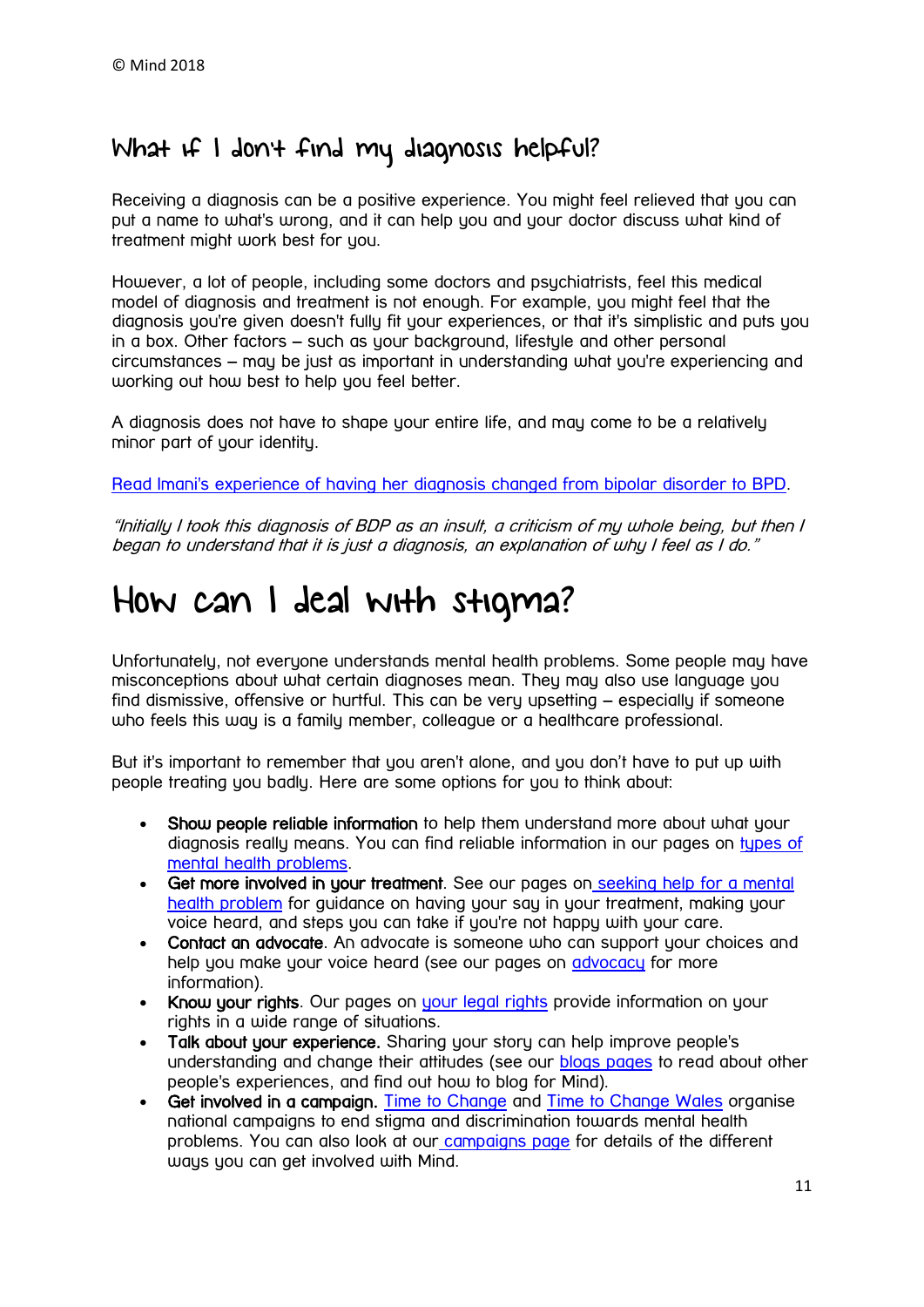Read about how Violet [experienced and challenged stigma.](https://www.mind.org.uk/information-support/your-stories/how-i-challenged-stigma/#.WOyLuLsrIlI)

"I don't choose or want to be psychotic any more than people choose or want any other types of ill health."

### Are people with mental health problems dangerous?

Some people think there is an automatic link between mental health problems and being a danger to others. This is an idea that is reinforced by sensationalised stories in the media. However, the most common mental health problems have no significant link to violent behaviour.

The proportion of people living with a mental health problem who commit a violent crime is extremely small. There are lots of reasons someone might commit a violent crime, and factors such as drug and alcohol misuse are far more likely to be the cause of violent behaviour. But many people are still worried about talking about how they're feeling, or seeking help, because of the fear and stigma of being seen as dangerous.

It's important to remember that experiencing [difficult thoughts, feelings and](https://www.mind.org.uk/information-support/types-of-mental-health-problems/mental-health-problems-introduction/difficult-feelings-behaviours/)  [behaviours](https://www.mind.org.uk/information-support/types-of-mental-health-problems/mental-health-problems-introduction/difficult-feelings-behaviours/) when you're unwell is common, and it's extremely unlikely to mean you may harm another person.

"The stigma of being violent and dangerous is the worst for me. I am a caring and empathetic soul who would do anything for the people I love."

# How can I help myself?

Self-care techniques and general lifestyle changes can help manage the symptoms of many mental health problems. They may also help prevent some problems from developing or getting worse. Here are some tips for looking after yourself that you might find helpful:

- stay aware of your mental health
- nourish your social life
- tru peer support
- make time for therapeutic activities
- look after your physical health
- contact a specialist organisation

If these work well for you then you may find you don't need any formal [treatment.](https://www.mind.org.uk/information-support/types-of-mental-health-problems/mental-health-problems-introduction/treatment-options/) However, it's important to remember that there is unlikely to be an instant solution. [Recovering from a mental health problem](https://www.mind.org.uk/information-support/types-of-mental-health-problems/mental-health-problems-introduction/recovery/) is likely to take time, energy and work.

Our pages on [improving and maintaining your mental wellbeing](https://www.mind.org.uk/information-support/tips-for-everyday-living/wellbeing/) have more self-care suggestions and tips.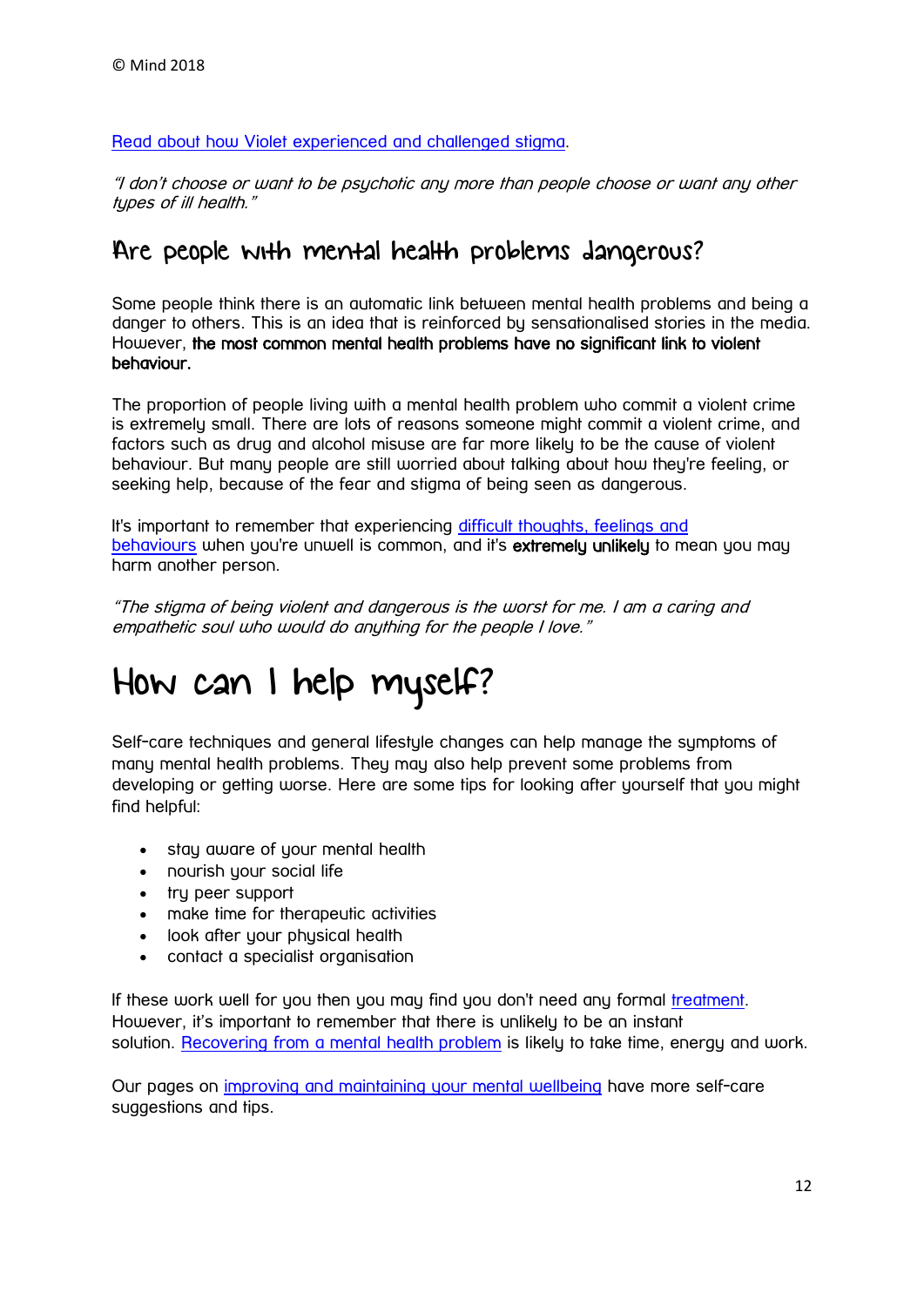## Stay aware of your mental health

- Tell people what helps. If certain treatments have helped in the past, tell your doctor. Let your friends and family know how they can support you, whether it's listening to you when you're having a bad day, helping you keep on top of your commitments, or being aware of your triggers (things that set off your difficult feelings or behaviours, or make them worse).
- Spot your early warning signs. If you can, try to be aware of how you're feeling, and watch out for any signs you might be becoming unwell. These will be individual to you, but it can be useful to reflect on what these may be so you can get support as soon as possible.
- Keep a mood diary. Tracking your moods can help you to work out what makes you feel better or worse. You can then take steps to avoid, change or prepare for difficult situations. You can create your own mood diary or find one online – there are many freely available on the internet and as apps for your phone.
- Build your self-esteem. Taking steps to increase your self-esteem can help you to feel more confident and able to cope (see our pages on [how to increase your self](https://www.mind.org.uk/information-support/types-of-mental-health-problems/self-esteem/)[esteem](https://www.mind.org.uk/information-support/types-of-mental-health-problems/self-esteem/) for more information).

Read Beth's blog about [how to cope when low self-esteem sneaks up on you.](https://www.mind.org.uk/information-support/your-stories/when-low-self-esteem-sneaks-up-on-you/#.WOyfKbsrIlI)

"I really have to remember to be kind to myself and actually try to function when I'm unwell. Otherwise things spiral even faster."

## Nourish your social life

Feeling connected to other people is important. It can help you to feel valued and confident about yourself, and can give you a different perspective on things. If you can, try to spend some time connecting with friends and family – even a text or phone call can make a difference.

If you don't have supportive friends and family around you and are feeling isolated, there are other ways you can make connections. For example, you could try going to community events where you might have some interests or experiences in common with other people there, or joining a group like a local book club or sports team.

[Read Joanna's blog about](https://www.mind.org.uk/information-support/your-stories/how-i-overcame-loneliness/#.WfMhTVuPKM8) overcoming loneliness.

I really have to remember to be kind to myself and actually try to function when I'm unwell. Otherwise things spiral even faster.

# Try peer support

When you experience a mental health problem it can feel like no one understands. Peer support brings together people who've had similar experiences to support each other. This can offer many benefits, such as:

- feeling accepted for who you are
- increased self-confidence
- meeting new people and using your experiences to help others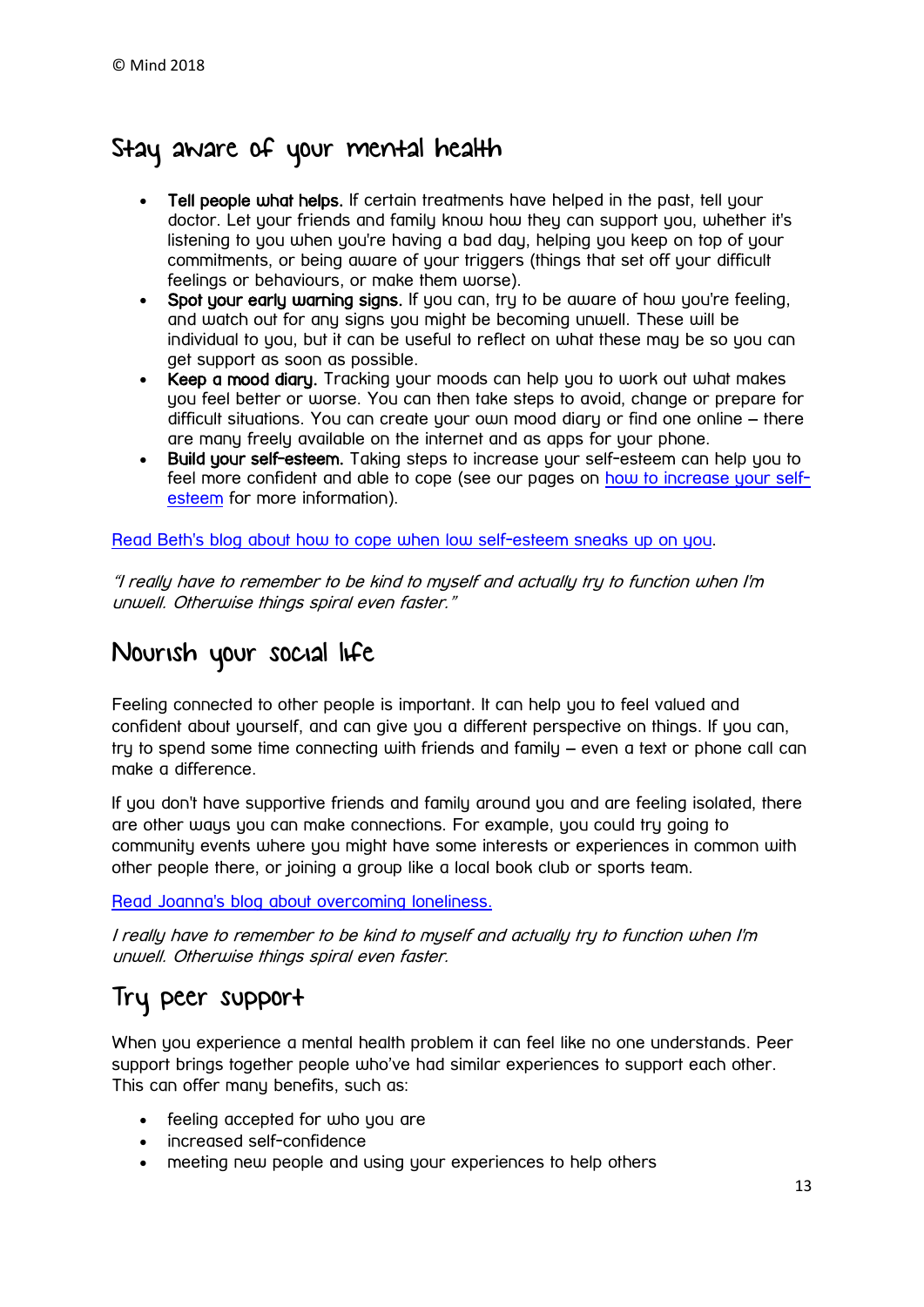- finding out new information and places for support
- challenging stigma and discrimination.

You can contact [Mind's Infoline](https://www.mind.org.uk/information-support/helplines/) for details of local support groups near you, or try online peer support like [Mind's Elefriends community](https://www.mind.org.uk/elefriends/) (see our pages on [peer support](https://www.mind.org.uk/information-support/drugs-and-treatments/peer-support/) for more information).

Read Craig's experience of [how online support groups helped him when no one else was](https://www.mind.org.uk/information-support/your-stories/online-support-groups-helped-me-when-no-one-else-was-there-for-me/#.WOyegrsrIlI)  [there.](https://www.mind.org.uk/information-support/your-stories/online-support-groups-helped-me-when-no-one-else-was-there-for-me/#.WOyegrsrIlI)

"Things I was ashamed of and felt guilt for were common in the group. It was a profound and powerful experience."

### Make time for therapeutic activities

There are various techniques and therapies you can safely practise on your own. For example:

- Relaxation you may already know what helps you relax, like having a bath, listening to music or taking your dog for a walk. If you know that a certain activity helps you feel more relaxed, make sure you set aside time to do it. (See our pages on [relaxation](https://www.mind.org.uk/information-support/tips-for-everyday-living/relaxation/) for more information.)
- Mindfulness mindfulness is a therapeutic technique that involves being more aware of the present moment. This can mean both outside, in the world around you, and inside, in your feelings and thoughts. Practising mindfulness can help you become more aware of your own moods and reactions, but not everyone finds mindfulness helpful. (See our pages on [mindfulness](https://www.mind.org.uk/information-support/drugs-and-treatments/mindfulness/) for more information, including guidance on whether mindfulness might be right for you.)
- Getting into nature getting out into a green environment, such as a park or the countryside, is especially good for you. Even if you don't have a garden or aren't very mobile, caring for plants or animals indoors can still help you get some benefits from nature. (See our pages on [ecotherapy](https://www.mind.org.uk/information-support/tips-for-everyday-living/nature-and-mental-health/) for more information.)

These activities can be particularly valuable if you don't want to try [medication](https://www.mind.org.uk/information-support/drugs-and-treatments/medication/) or talking [treatments,](https://www.mind.org.uk/information-support/drugs-and-treatments/talking-therapy-and-counselling/) or you're having to wait a while for treatment on the NHS.

"I do ecotherapy to get sunlight onto my skin and into my mind. It shines light through the dark fog of depression."

# Look after your physical health

#### Get enough sleep

Rest when you can. This can help you have the energy to cope with difficult feelings and experiences.

[>See our info on coping with sleep problems](https://www.mind.org.uk/information-support/types-of-mental-health-problems/sleep-problems/)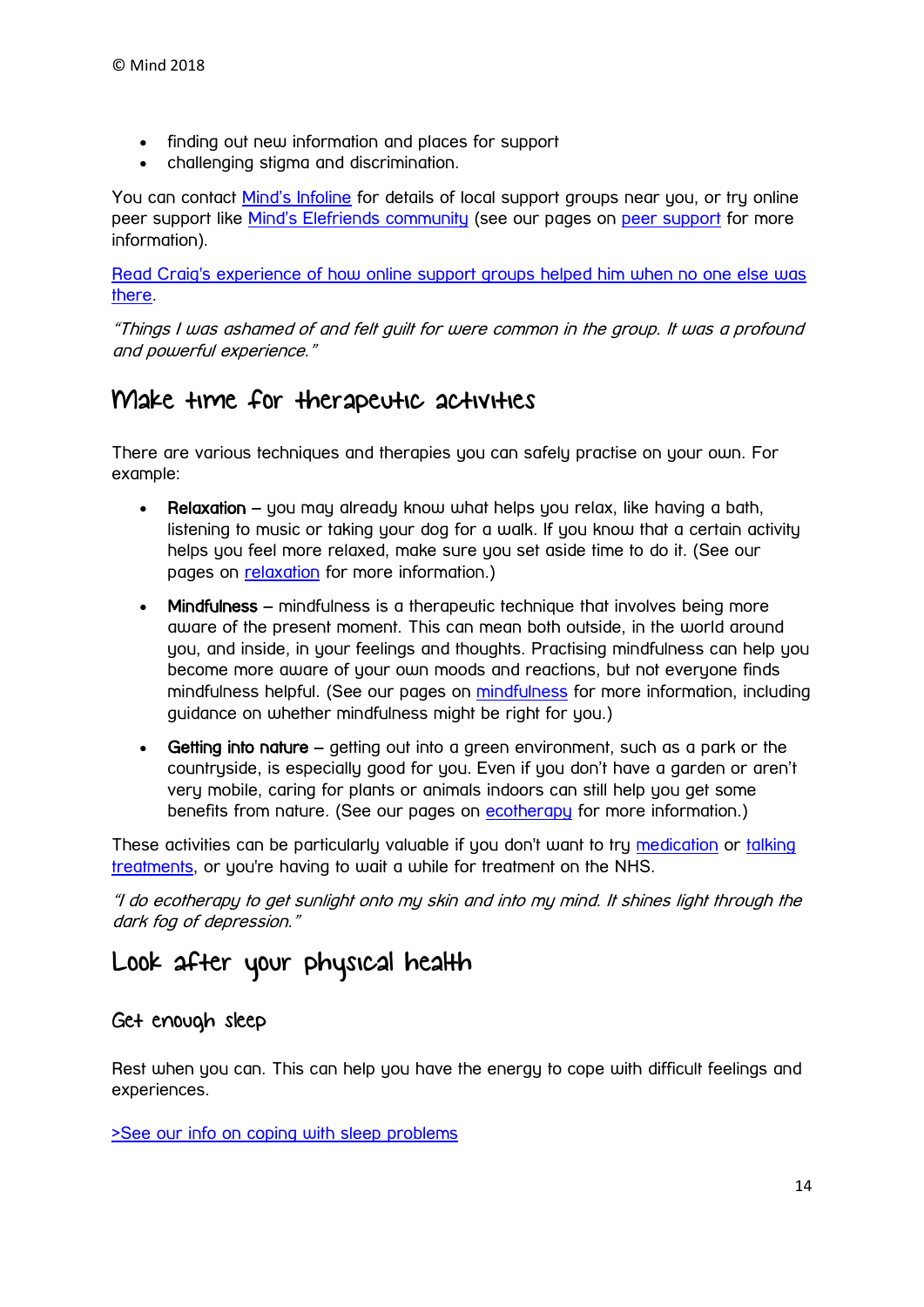### Keep physically active

Regular exercise doesn't have to be very strenuous or sporty to be effective – to start with you could try gentle exercise like going for a short walk, yoga or swimming. The important thing is to pick something you enjoy doing, so you're more likely to stick with it. If you're physically disabled, [Disability Rights UK](http://www.disabilityrightsuk.org/) provides information about exercises you might be able to do. Alternatively, ask your doctor for advice.

[>See our info on physical activity and exercise](https://www.mind.org.uk/information-support/tips-for-everyday-living/physical-activity-and-your-mental-health/)

#### Avoid drugs and alcohol

While you might want to use drugs or alcohol to cope with difficult feelings, in the long run they can make you feel a lot worse.

You can contact [Turning Point](http://www.turning-point.co.uk/) for information and support to stop using drugs and alcohol.

#### Make time for personal care

When you're experiencing a mental health problem, it's easy for personal care to not feel like a priority.

But small everyday things, such as taking a shower and getting fully dressed, can make a big difference to how you feel.

#### Eat healthily

What you eat, and when you eat, can make a big difference to how well you feel.

[>See our info on food and mood](https://www.mind.org.uk/information-support/tips-for-everyday-living/food-and-mood/)

Read Shalini's blog about [how dancing helped her cope.](https://www.mind.org.uk/information-support/your-stories/how-dancing-helped-me-cope/#.WOyeILsrIlI)

"I'm not the sporty type, but I love walking. It really lifts my mood."

## Contact a specialist organisation

If you have a diagnosis, or would like support in a specific area, try contacting a specialist organisation for help. For example:

- [Anxiety UK](https://www.anxietyuk.org.uk/) offers advice and support for people living with anxiety.
- [B-eat](https://www.b-eat.co.uk/?gclid=CNHM9IHDzNQCFa297QodEp8BqQ) provides information and support for people affected by eating disorders.
- [Campaign Against Living Miserably \(CALM\)](https://www.thecalmzone.net/) supports men's mental health.
- **[FRANK](http://www.talktofrank.com/)** provides confidential drugs advice and information.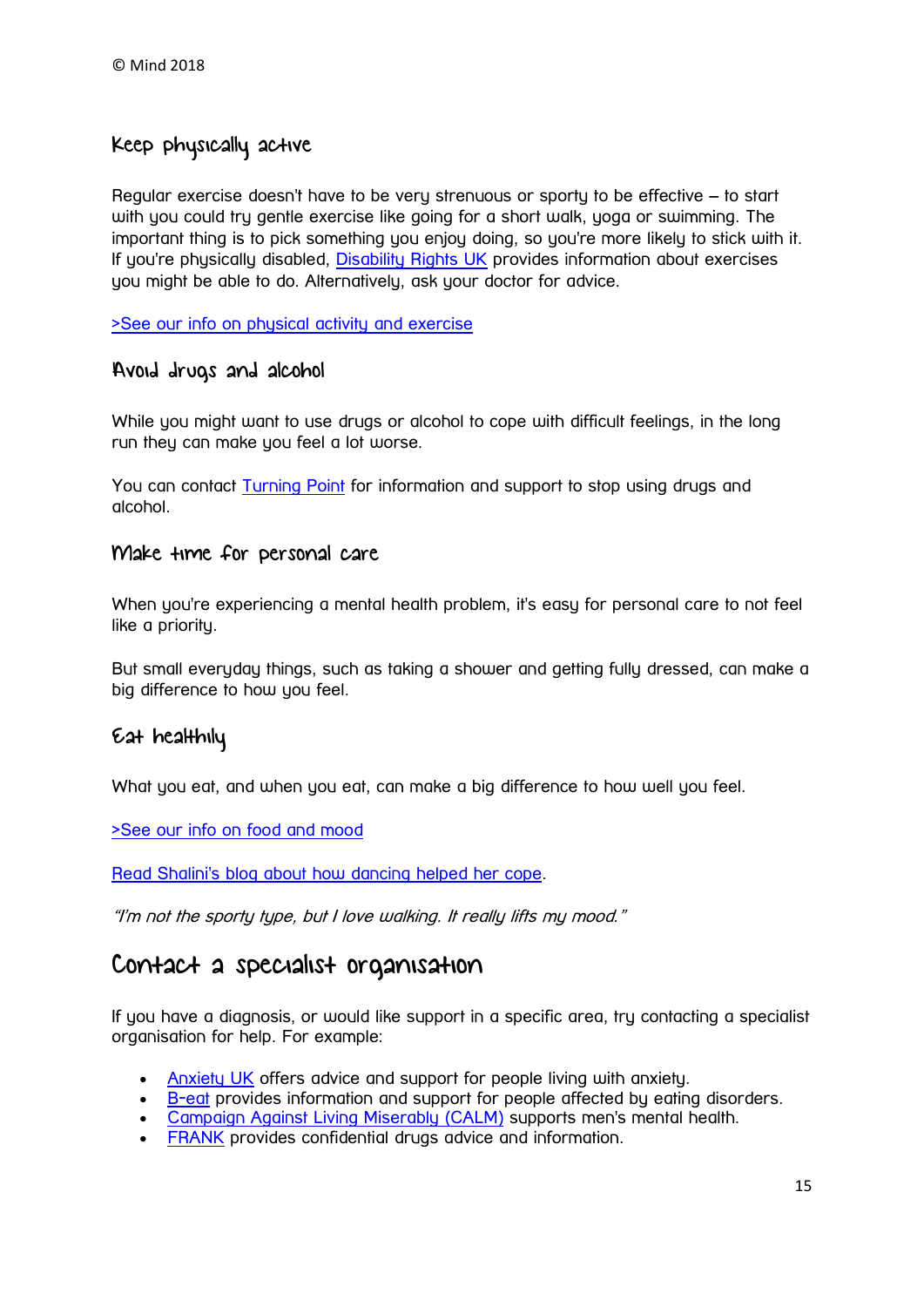- **[Hearing Voices Network](https://www.hearing-voices.org/) runs an online forum and local groups across the** country.
- [Mind Out](http://www.mindout.org.uk/) offers mental health advice and support for anyone who identifies as LGBTQ+.
- [No Panic](http://www.nopanic.org.uk/) offers help and advice about anxiety disorders, including a helpline and recovery groups.
- [StudentMinds](http://www.studentminds.org.uk/) supports students with their mental health.
- [YoungMinds](https://www.youngminds.org.uk/) supports children and young people with their mental health.

# <span id="page-15-0"></span>What treatments are available?

This section gives an overview of the two most common forms of treatment offered though the NHS: [talking treatments](https://www.mind.org.uk/information-support/types-of-mental-health-problems/mental-health-problems-introduction/treatment-options/#a) and [psychiatric](https://www.mind.org.uk/information-support/types-of-mental-health-problems/mental-health-problems-introduction/treatment-options/#b) [medication.](https://www.mind.org.uk/information-support/types-of-mental-health-problems/mental-health-problems-introduction/treatment-options/#b) It also explains some available alternatives, such as arts and [creative therapies](https://www.mind.org.uk/information-support/types-of-mental-health-problems/mental-health-problems-introduction/treatment-options/#c) and [complementary and](https://www.mind.org.uk/information-support/types-of-mental-health-problems/mental-health-problems-introduction/treatment-options/#d)  [alternative](https://www.mind.org.uk/information-support/types-of-mental-health-problems/mental-health-problems-introduction/treatment-options/#d) therapies, and explains where you can find out more.

## The NICE guidelines

Any treatment your doctor offers you will ideally follow what the National Institute for [Health and Care Excellence \(NICE\)](https://www.nice.org.uk/) recommends for your condition. NICE is the organisation that produces official clinical guidelines on best practice in healthcare. These guidelines are based on published evidence, expert contributions and real life experiences. They are officially for use in England, but may be used in Wales and other parts of the UK too.

However, although healthcare professionals are all encouraged to follow the NICE guidelines, unfortunately access to recommended treatments still varies enormously across the NHS.

For information on accessing treatment, see our pages on [seeking help for a mental](https://www.mind.org.uk/information-support/guides-to-support-and-services/seeking-help-for-a-mental-health-problem/)  [health problem.](https://www.mind.org.uk/information-support/guides-to-support-and-services/seeking-help-for-a-mental-health-problem/)

"I didn't realise I was experiencing issues for a long time, and then put off seeing someone about it – just knowing you are actually finally getting help is such a relief."

## Talking treatments

Talking treatments provide a regular time and space for you to talk about your thoughts and experiences and explore difficult feelings with a trained professional. This could help you to:

- deal with a specific problem
- cope with upsetting memories or experiences
- improve your relationships
- develop more helpful ways of living day-to-day.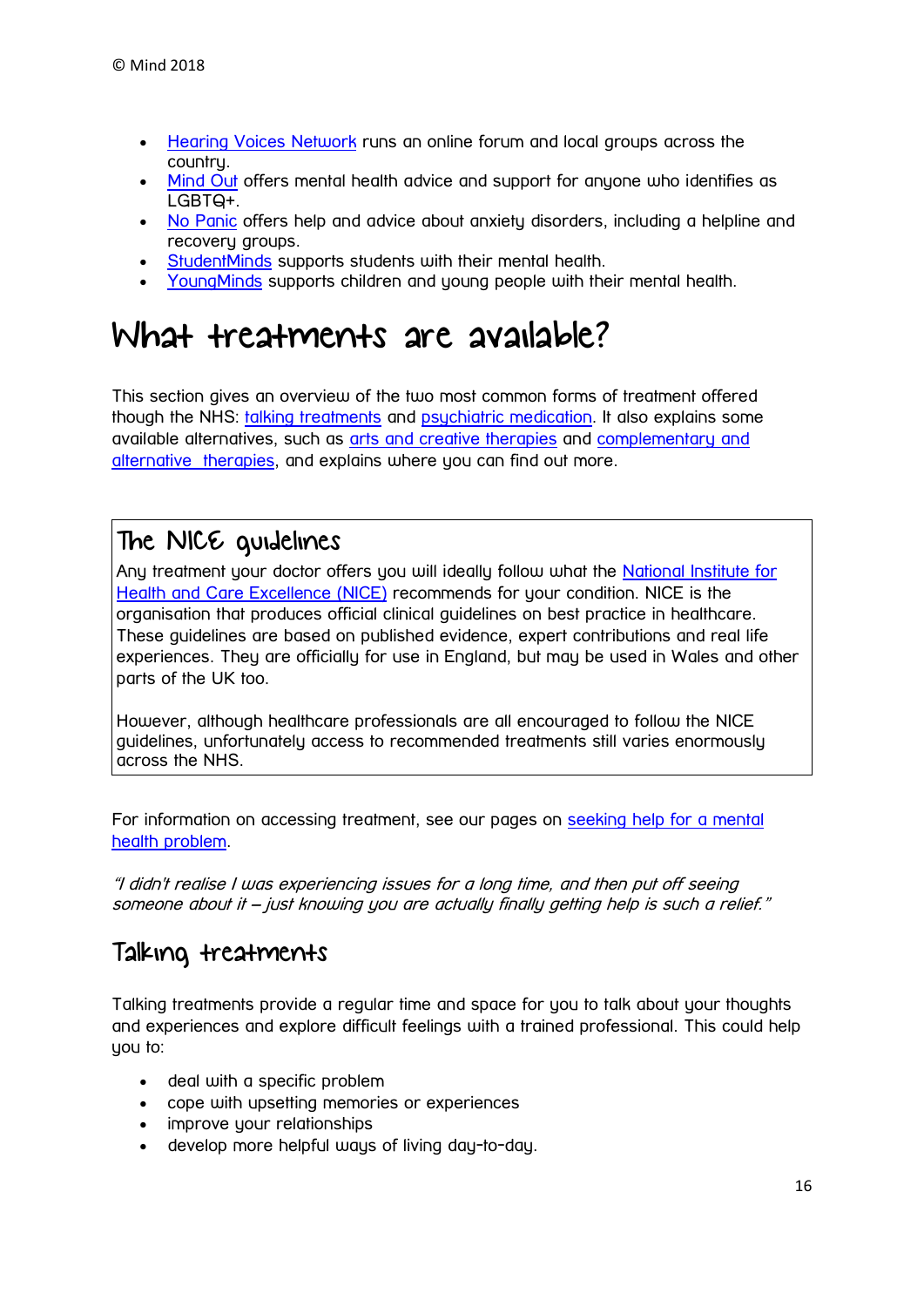You may hear various terms used to describe talking treatments, including counselling, psychotherapy, therapy, talking therapy or psychological therapy. These terms are all used to describe the same general style of treatment.

There are lots of different kinds of therapy available in the UK and it's important to find a style and a therapist that you feel comfortable with.

(See our pages on [talking treatments](https://www.mind.org.uk/information-support/drugs-and-treatments/talking-therapy-and-counselling/) for more information, including how to access them.)

### Cognitive behavioural therapy (CBT)

If you're referred for therapy through the NHS, you're likely to be offered a type of talking treatment called cognitive behavioural therapy (CBT). CBT is a relatively shortterm treatment which aims to identify connections between your thoughts, feelings and behaviours, and to help you develop practical skills to manage any negative patterns that may be causing you difficulties.

Evidence suggests that CBT can be an effective treatment for a range of mental health problems. However, although many people can benefit from CBT, not everyone finds it helpful. You might find that it just doesn't suit you, or doesn't meet your needs.

(See our pages on [CBT](https://www.mind.org.uk/information-support/drugs-and-treatments/cognitive-behavioural-therapy-cbt/) for more information.)

"Talking things through with a counsellor or therapist really helps me to see things more rationally and make connections between reality and inside my head."

### Medication

The most common type of treatment available is psychiatric medication. These drugs don't cure mental health problems, but they can ease many symptoms. Which type of drug you are offered will depend on your diagnosis. For example:

#### Antidepressants

These are mostly prescribed for people experiencing [depression,](https://www.mind.org.uk/information-support/types-of-mental-health-problems/depression/) though you might also be offered an antidepressant if you're experiencing [anxiety,](https://www.mind.org.uk/information-support/types-of-mental-health-problems/anxiety-and-panic-attacks/) obsessive-compulsive [disorder \(OCD\),](https://www.mind.org.uk/information-support/types-of-mental-health-problems/obsessive-compulsive-disorder-ocd/) [eating problems,](https://www.mind.org.uk/information-support/types-of-mental-health-problems/eating-problems/) or depression as part of another mental health problem.

[>See our info on antidepressants](https://www.mind.org.uk/information-support/drugs-and-treatments/antidepressants/) >See our A–[Z of antidepressants](https://www.mind.org.uk/information-support/drugs-and-treatments/antidepressants-a-z/)

#### Antipsychotics

These may be prescribed to reduce distressing symptoms of [psychosis,](https://www.mind.org.uk/information-support/types-of-mental-health-problems/psychosis/) [schizophrenia,](https://www.mind.org.uk/information-support/types-of-mental-health-problems/schizophrenia/) [schizoaffective disorder](https://www.mind.org.uk/information-support/types-of-mental-health-problems/schizoaffective-disorder/) and sometimes severe [anxiety.](https://www.mind.org.uk/information-support/drugs-and-treatments/medication/)

They are sometimes also prescribed for people experiencing bipolar disorder as they can help control [hypomania and](https://www.mind.org.uk/information-support/types-of-mental-health-problems/hypomania-and-mania/) mania.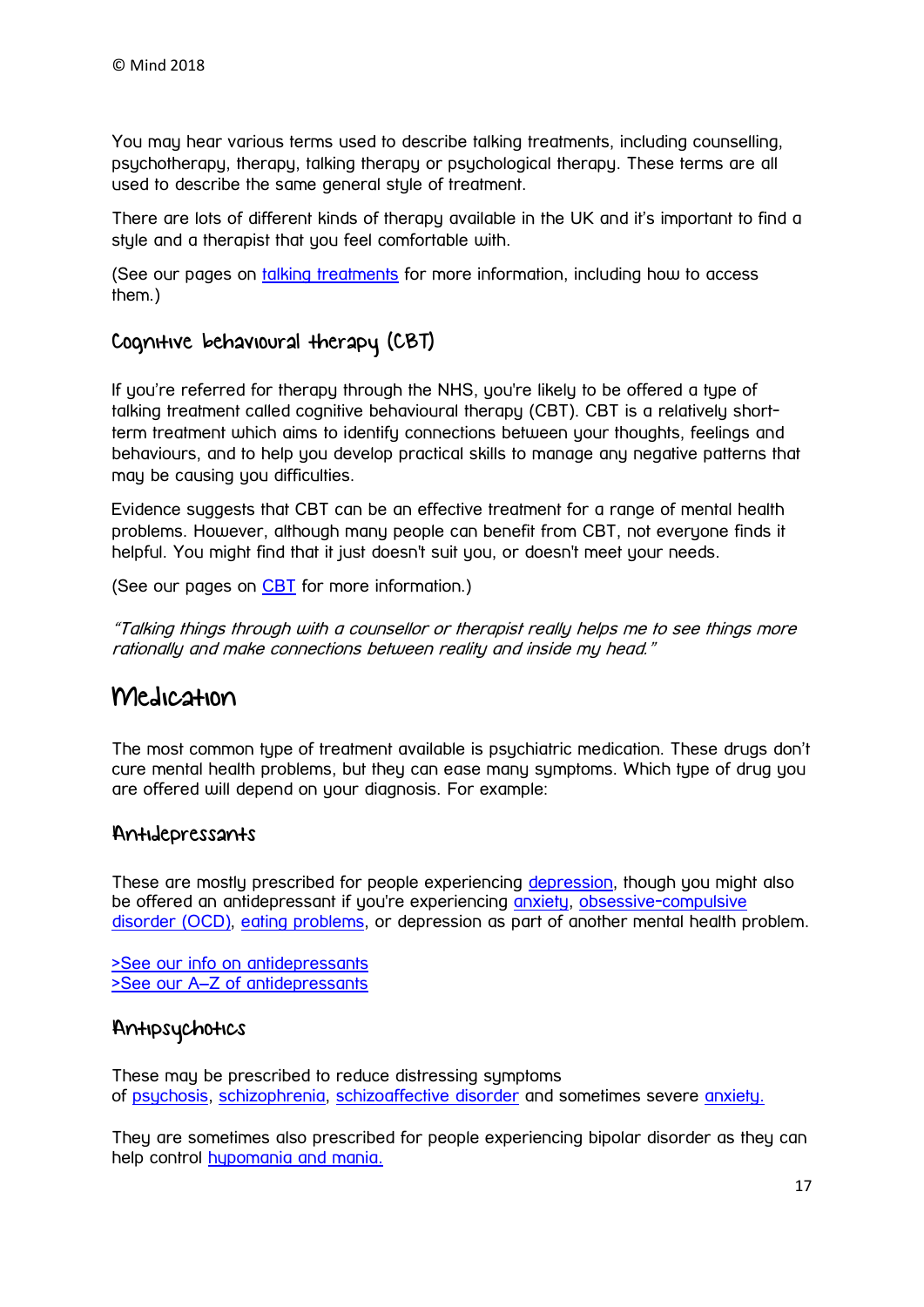[>See our info on antipsychotics](https://www.mind.org.uk/information-support/drugs-and-treatments/antipsychotics/) >See our A–[Z of antipsychotics](https://www.mind.org.uk/information-support/drugs-and-treatments/antipsychotics-a-z/)

#### Sleeping pills and minor tranquillisers

These can help you sleep if you experience severe [sleep problems,](https://www.mind.org.uk/information-support/types-of-mental-health-problems/sleep-problems/) or calm you down if you experience severe [anxiety](https://www.mind.org.uk/information-support/types-of-mental-health-problems/anxiety-and-panic-attacks/) (sometimes called anti-anxiety medication).

[>See our info on sleeping pills and minor tranquillisers](https://www.mind.org.uk/information-support/drugs-and-treatments/sleeping-pills-and-minor-tranquillisers/) >See our A–[Z of sleeping pills and minor tranquillisers](https://www.mind.org.uk/information-support/drugs-and-treatments/sleeping-pills-minor-tranquillisers-a-z/)

#### Mood stabilisers (including lithium)

These can help stabilise your mood if you experience extreme mood swings, for example if you have a diagnosis of [bipolar disorder.](https://www.mind.org.uk/information-support/types-of-mental-health-problems/bipolar-disorder/) They may also be prescribed for [hypomania](https://www.mind.org.uk/information-support/types-of-mental-health-problems/hypomania-and-mania/#.V6swYJgrJhE) and mania and sometimes recurrent severe [depression.](https://www.mind.org.uk/information-support/types-of-mental-health-problems/depression/)

#### [>See our info on mood stabilisers](https://www.mind.org.uk/information-support/drugs-and-treatments/lithium-and-other-mood-stabilisers/)

Many people find these drugs helpful, as they can lessen your symptoms and allow you to cope at work and at home. However, drugs can sometimes have unpleasant side effects that may make you feel worse rather than better. They can also be difficult to withdraw from, or cause you physical harm if taken in too high a dose.

# <span id="page-17-0"></span>What support is available?

If your mental health problems are severe or longer lasting, or the treatment your doctor has offered you isn't working, they can refer you to specialist mental health services. This section provides a brief overview of the following services, and explains where you can find more information:

- [community mental health teams \(CMHTs\)](https://www.mind.org.uk/information-support/types-of-mental-health-problems/mental-health-problems-introduction/support-services/#a)
- [social \(or community\) care](https://www.mind.org.uk/information-support/types-of-mental-health-problems/mental-health-problems-introduction/support-services/#b)
- [residential care](https://www.mind.org.uk/information-support/types-of-mental-health-problems/mental-health-problems-introduction/support-services/#c)
- [crisis intervention](https://www.mind.org.uk/information-support/types-of-mental-health-problems/mental-health-problems-introduction/support-services/#d)
- [hospital treatment](https://www.mind.org.uk/information-support/types-of-mental-health-problems/mental-health-problems-introduction/support-services/#e)

## Community mental health teams (CMHTs)

CMHTs support people with mental health problems living in the community, and also their carers. The team may include a community psychiatric nurse (CPN), a psychologist, an occupational therapist, a counsellor and a community support worker, as well as a social worker.

Often, a member of the team will be appointed as your care coordinator, to keep in regular contact with you and help plan your care.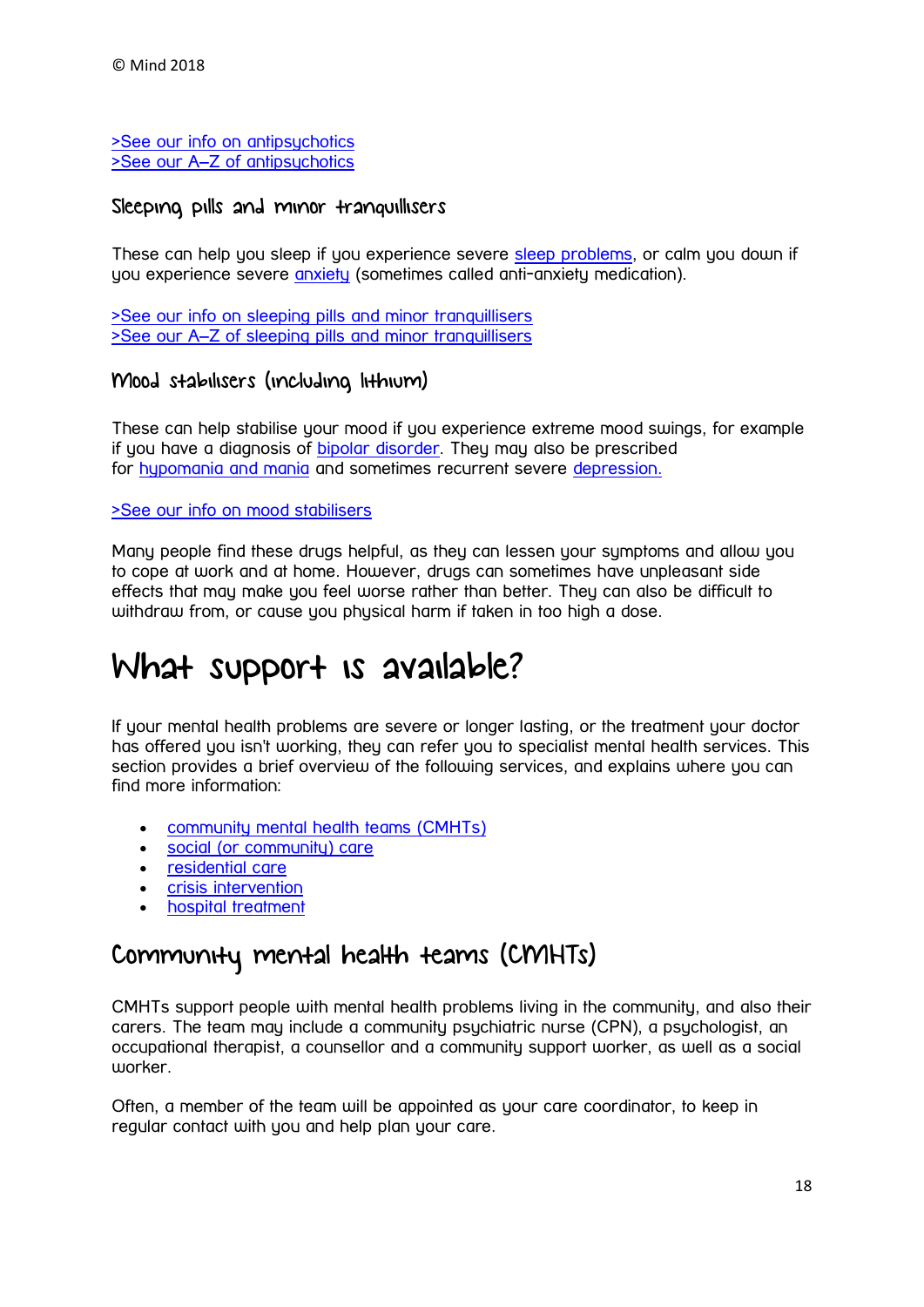# Social (or community) care

Social care is any care or support you need to carry out day-to-day tasks which you're finding difficult. This could include help with managing money or improving relationships, transport to attend appointments or services, or assistance with benefits and housing applications. You can ask your doctor or CMHT to refer you to social services, or you can contact them directly to ask for an assessment.

(See our legal pages about [health and social care](https://www.mind.org.uk/information-support/legal-rights/health-and-social-care-rights/) for more information on your rights to social care, and how to access these services.)

Read Marian's blog about [how a day centre has helped her.](https://www.mind.org.uk/information-support/your-stories/in-praise-of-day-centres/#.WOyh1rsrIlI)

### Residential care

If you aren't able to cope on your own at home, there are other options for housing. You can talk through your options with your support worker(s), carers and mental health team. You might be able to access:

- hostels these are short-term accommodation, with supervision, to help you until you can live more independently.
- residential care homes these offer a much higher level of support for people with severe mental health problems.
- therapeutic communities these are for short stays, with group or individual therapy as part of their rehabilitation programmes.
- supported housing schemes these enable you to live independently, in furnished accommodation, with the back-up of a mental health support worker in case you need extra help.

(See our pages on [housing and mental health](https://www.mind.org.uk/information-support/guides-to-support-and-services/housing/) for more information about the link between your mental health and your housing situation.)

### Crisis intervention

In most areas, you should have access to a crisis resolution and home treatment team (CRHT). These teams can support you through a crisis at home.

If you do not have access to a local crisis service, you could:

- get an emergency appointment with your doctor
- call the [Samaritans](http://www.samaritans.org/)
- contact your CMHT if you have been referred to it previously
- go to the Accident and Emergency (A&E) department at a local hospital or call 999 if you are at immediate risk.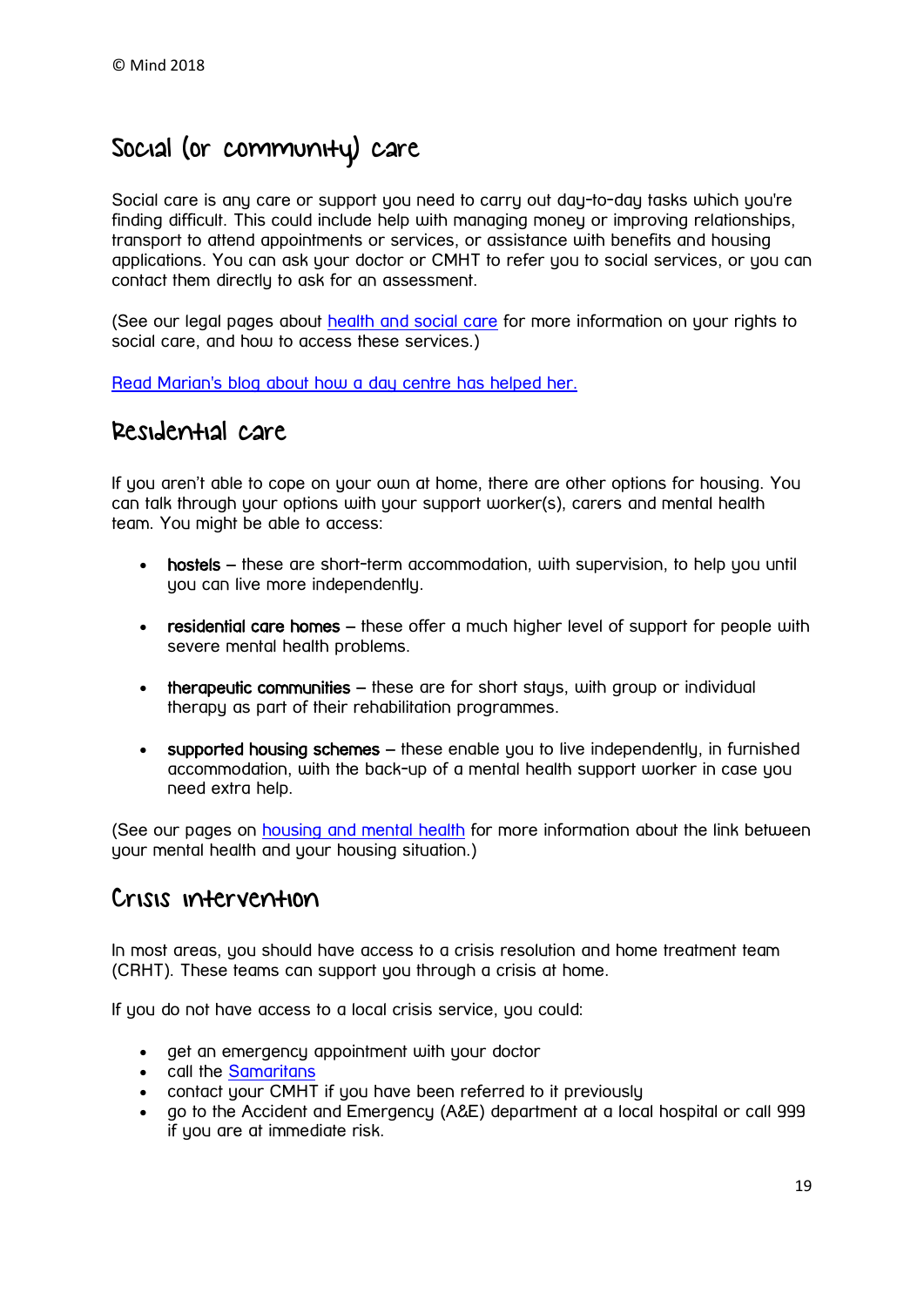(See our page on [CRHTs](https://www.mind.org.uk/information-support/guides-to-support-and-services/crisis-services/crisis-teams-crhts/) for more information about how they can help. Our pages on [crisis services](https://www.mind.org.uk/information-support/guides-to-support-and-services/crisis-services/) have more information about your options for support during a mental health crisis.)

"I did take myself to the crisis team at A&E and got some help, [although I was] left to sit on my own for two hours. [After waiting] I was put in touch with the right people – they came to see me while I was there and I had a psych evaluation."

#### Campaigning for excellent crisis care

While we know that excellent crisis services do exist, unfortunately they're not consistently available across the UK. We know how frustrating and difficult it can be to cope with services that don't provide the precise help you need, exactly when you need it. That's why we're campaigning to improve crisis care across the country.

See our **[campaigns page](https://www.mind.org.uk/news-campaigns/campaigns/)** to find out more.

### Hospital treatment

Hospital inpatient services support people with severe mental health problems, or people who are experiencing a crisis. Most hospital admissions are voluntary, but if you are assessed and judged to be at risk of harming yourself or others, you can be detained under a section of the [Mental Health Act 1983](https://www.mind.org.uk/information-support/legal-rights/mental-health-act-1983/) (in England and Wales). This is often called being sectioned. How long you stay in hospital will depend on your personal situation.

Being treated in hospital can mean you have faster access to treatment, round-the-clock support and are kept safe during a crisis. Some people find hospital a positive experience, while others find it unpleasant as you might be far away from your support network, in an unfamiliar place or admitted against your will.

If you are treated in hospital, it's important to know your rights. Our legal pages on [sectioning,](https://www.mind.org.uk/information-support/legal-rights/sectioning/) [voluntary patients](https://www.mind.org.uk/information-support/legal-rights/voluntary-patients/) and [leaving hospital](https://www.mind.org.uk/information-support/legal-rights/leaving-hospital/) have more information.

Read Karl's experience of [crisis care and treatment in hospital.](https://www.mind.org.uk/information-support/your-stories/my-experience-of-crisis-care-depression-and-speaking-out/#.WOyhT7srIlI)

"It began changing for me when one hospital suggested that there was a way forward... they were able to offer me far more time than individuals had."

# <span id="page-19-0"></span>Will I recover?

It is possible to recover from mental health problems, and many people  $d\rho - e$  specially after accessing support. Your symptoms may return from time to time, but when you've discovered which [self-care techniques](https://www.mind.org.uk/information-support/types-of-mental-health-problems/mental-health-problems-introduction/self-care/) and [treatments](https://www.mind.org.uk/information-support/types-of-mental-health-problems/mental-health-problems-introduction/treatment-options/) and work best for you, you're more likely to feel confident in managing them.

If you're experiencing a more serious mental health problem, it's still possible to find ways to manage your symptoms. For many people, recovery doesn't necessarily mean going back to how your life was before, but learning new ways to live your life the way you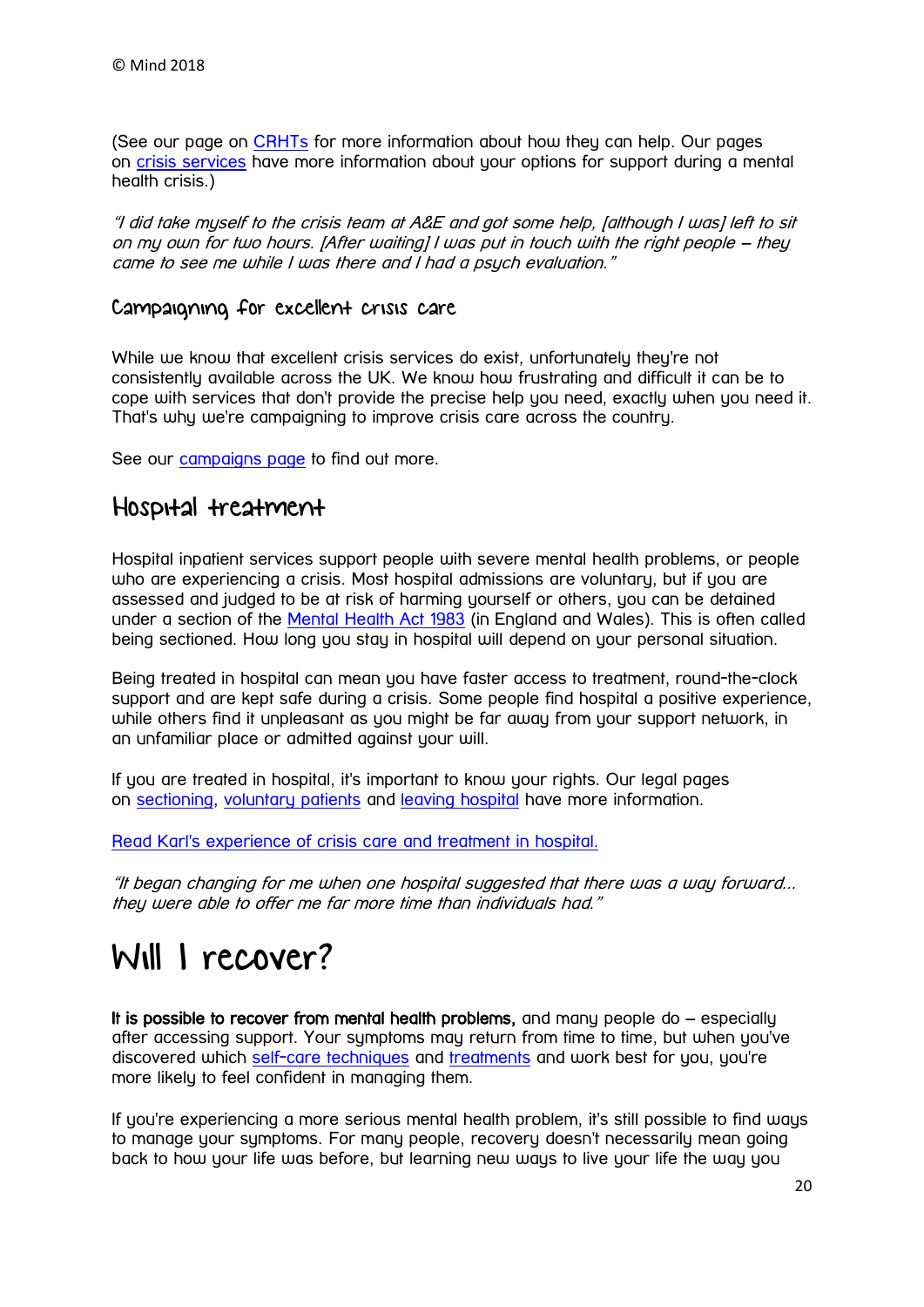want to, and gaining control over areas of your life that might have felt out of control before.

However, it's important to remember that recovery is a journey and it won't always be straightforward. You might find it more helpful to focus on learning more about yourself and developing ways to cope, rather than trying to get rid of every symptom of your mental health problem. What recovery means to you will be personal, but for most people, the most important thing is to find ways to live the kind of life you want.

[Read Alex-Marie's experience of how volunteering helped her recovery.](https://www.mind.org.uk/information-support/your-stories/how-volunteering-helped-my-recovery/#.WOyaZ7srIlI)

"With time you do learn to cope... I have struggled for 15 years with [my mental health problem], but every year I seem to get stronger and better at coping with it!"

# <span id="page-20-0"></span>How can other people help?

This section is for friends and family who would like to support someone who is experiencing a mental health problem.

It can be very difficult to see someone who you care about becoming unwell, but you don't need to be an expert on mental health to offer support. Often small, everyday actions can make the biggest difference.

## Show your support

If you know someone has been unwell, don't be afraid to ask how they are. They might want to talk about it, or they might not. But just letting them know they don't have to avoid the issue with you is important. Spending time with your loved one lets them know you care, and can help you understand what they're going through.

Read Lynn's blog about [supporting her daughter through crisis.](https://www.mind.org.uk/information-support/your-stories/supporting-my-daughter-through-crisis/#.WOybarsrIlI)

"Sometimes all you need is a hug and for someone to tell you that you're going to get there."

## Ask how you can help

Everyone will want support at different times and in different ways, so ask how you can help. It might be useful to help keep track of medication, or give support at a doctor's appointment. If your friend wants to get more exercise, you could do this together, or if your partner is affected by lack of sleep, you could help them get into a regular sleeping pattern.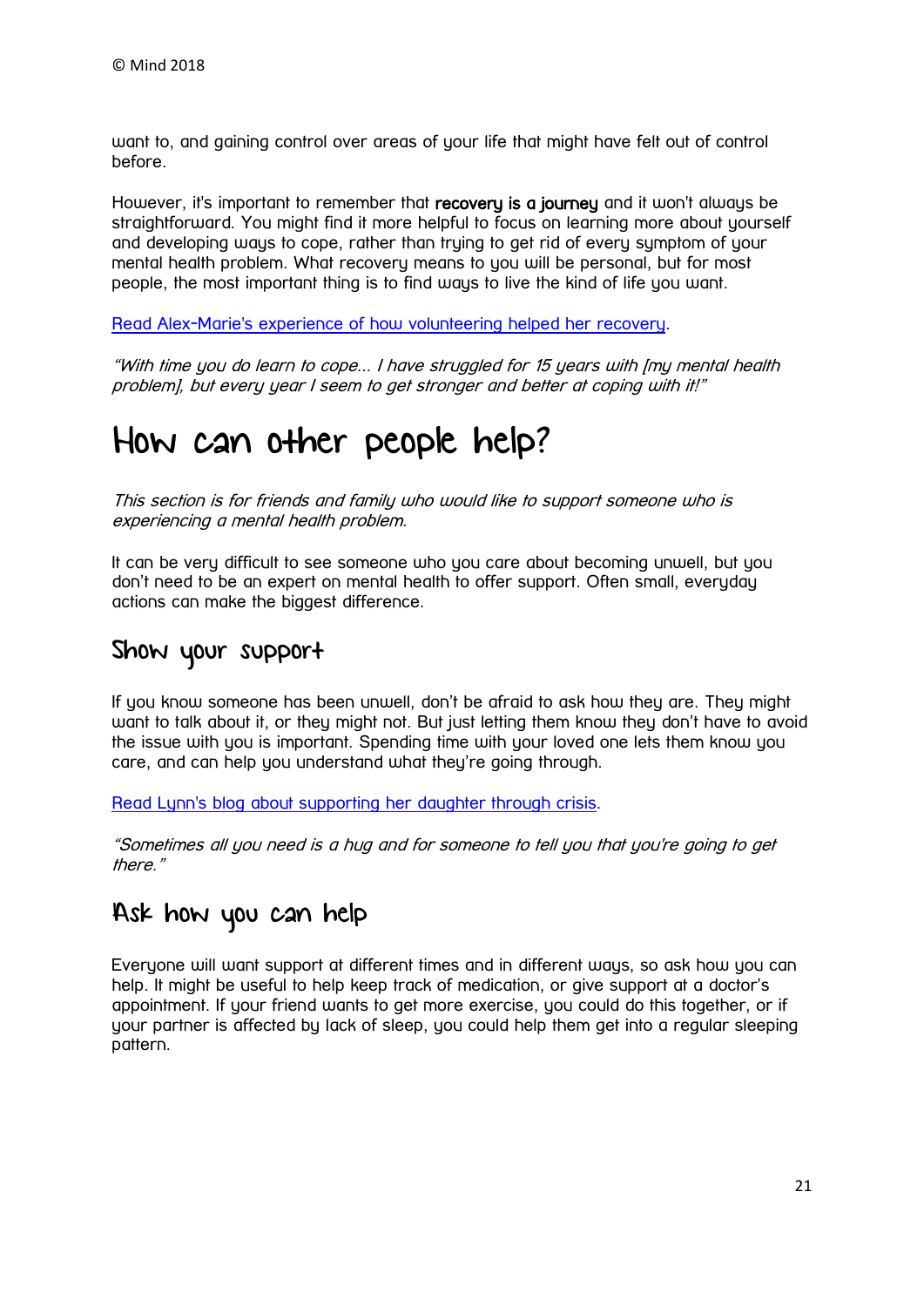### Be open-minded

Phrases like 'cheer up', 'I'm sure it'll pass' and 'pull yourself together' definitely don't help. Try to be non-judgemental and listen. Someone experiencing a mental health problem often knows best what's helpful for them.

"Leave out the 'cheer up' comments, they don't help and force my low moods lower as my condition is being made a joke of."

### Don't just talk about mental health

Keep in mind that having a mental health problem is just one aspect of your friend or family member's life. Most people don't want to be defined by their mental health problem, so keep talking about the things you've always talked about together.

"For me, it is good to have them there to talk to me about other things, and take my mind off negative thoughts.

### Show trust and respect

Trust and respect between you and your friend or family member are very important – they help to rebuild and maintain a sense of self-esteem, which a mental health problem can seriously damage. This can also help you to cope a bit better if you can see your support having a positive impact on the person you care about.

Read Kate's blog about [caring for her husband who has bipolar disorder.](https://www.mind.org.uk/information-support/your-stories/caring-for-my-husband-with-bipolar/#.WOynmbsrIlI)

# Look after yourself

Supporting someone else can sometimes be stressful. Making sure that you look after your own wellbeing can mean that you have the energy, time and distance you need to be able to help. For example:

- Set boundaries and don't take too much on. If you become unwell yourself you won't be able to offer as much support. (See our pages on how to manage [stress](https://www.mind.org.uk/information-support/types-of-mental-health-problems/stress/) for more information.)
- Share your caring role with others, if you can. It's often easier to support someone if you're not doing it alone.
- Talk to someone about how you're feeling. You may want to be careful about how much information you share about the person you're supporting, but talking about your own feelings with someone you trust can help you feel supported too.

### Get support

You may be entitled to social care support from your Local Authority to help you care for your friend or family member. You can contact them directly and ask for a carers assessment (see our pages on [carers' social care rights](https://www.mind.org.uk/information-support/legal-rights/health-and-social-care-rights/carers-social-care-rights/) and [how to cope when](https://www.mind.org.uk/information-support/helping-someone-else/carers-friends-family-coping-support/)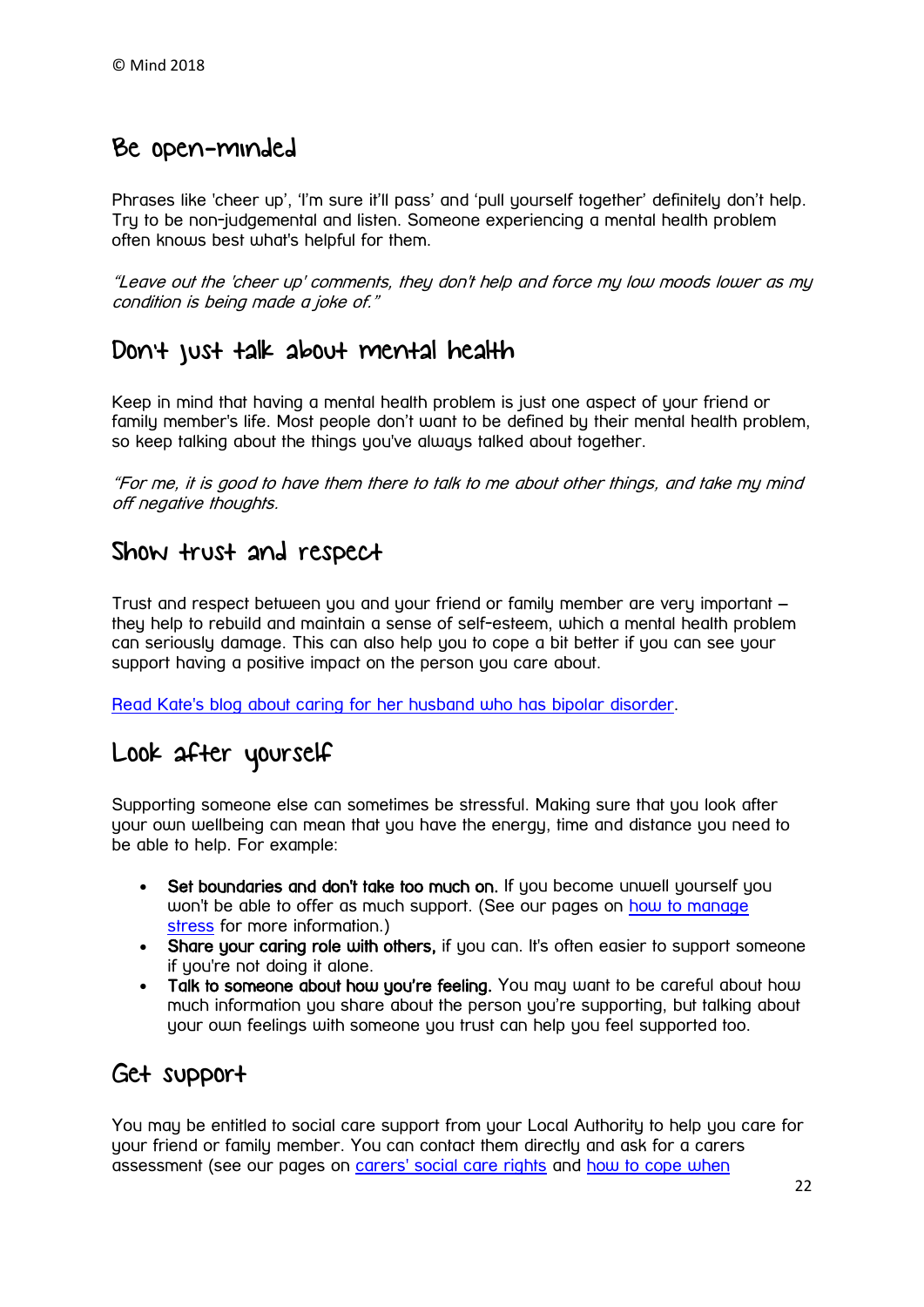[supporting someone else](https://www.mind.org.uk/information-support/helping-someone-else/carers-friends-family-coping-support/) for more information).

The charity [Carers UK](http://www.carersuk.org/) also provide more information and support for carers.

Find more information on helping someone else:

- Specific diagnosis. For information on how you can support someone with a specific diagnosis, you can look up that diagnosis in our A–[Z of mental health](https://www.mind.org.uk/information-support/a-z-mental-health/) and visit the 'for friends and family' page within that information.
- Suicidal feelings. If your friend or family member is experiencing suicidal feelings, see our pages on [supporting someone who feels suicidal.](https://www.mind.org.uk/information-support/helping-someone-else/supporting-someone-who-feels-suicidal/)
- Helping someone seek help. For information on how you can support someone to seek help, including what you can do if they don't want any help, see our page on [supporting someone else to seek help for a mental health problem.](https://www.mind.org.uk/information-support/guides-to-support-and-services/seeking-help-for-a-mental-health-problem/helping-someone-else-seek-help/)

# <span id="page-22-0"></span>Useful contacts

### Mind's services

- Helplines all our helplines provide information and support by phone and email. Our Blue Light Infoline is just for emergency service staff, volunteers and their families.
	- $\circ$  Mind's Infoline 0300 123 3393, info@mind
	- $\circ$  Mind's Legal Line 0300 466 6463, legal@mind
	- o Blue Light Infoline 0300 303 5999, bluelightinfo@mind
- Local Minds there are over 140 local Minds across England and Wales which provide services such as [talking treatments,](https://www.mind.org.uk/information-support/drugs-and-treatments/talking-treatments/) [peer support,](https://www.mind.org.uk/information-support/drugs-and-treatments/peer-support/) and [advocacy.](https://www.mind.org.uk/information-support/guides-to-support-and-services/advocacy/) [Find](https://www.mind.org.uk/information-support/local-minds/)  [your local Mind here,](https://www.mind.org.uk/information-support/local-minds/) and contact them directly to see how they can help.
- Elefriends is a supportive online community for anyone experiencing a mental health problem. See our [Elefriends page](https://www.mind.org.uk/elefriends/) for details.

#### Anxiety UK

[anxietyuk.org.uk](https://www.anxietyuk.org.uk/) 08444 775 774 Advice and support for people living with anxiety.

#### b-eat

[b-eat.co.uk](https://www.b-eat.co.uk/) Adult helpline: 0808 801 0677 Youthline: 0808 801 0711 Supporting people affected by eating disorders

#### British Association of Counselling and Psychotherapy

[itsgoodtotalk.org.uk](http://itsgoodtotalk.org.uk/) 01455 883 300 Information and details of accredited practitioners.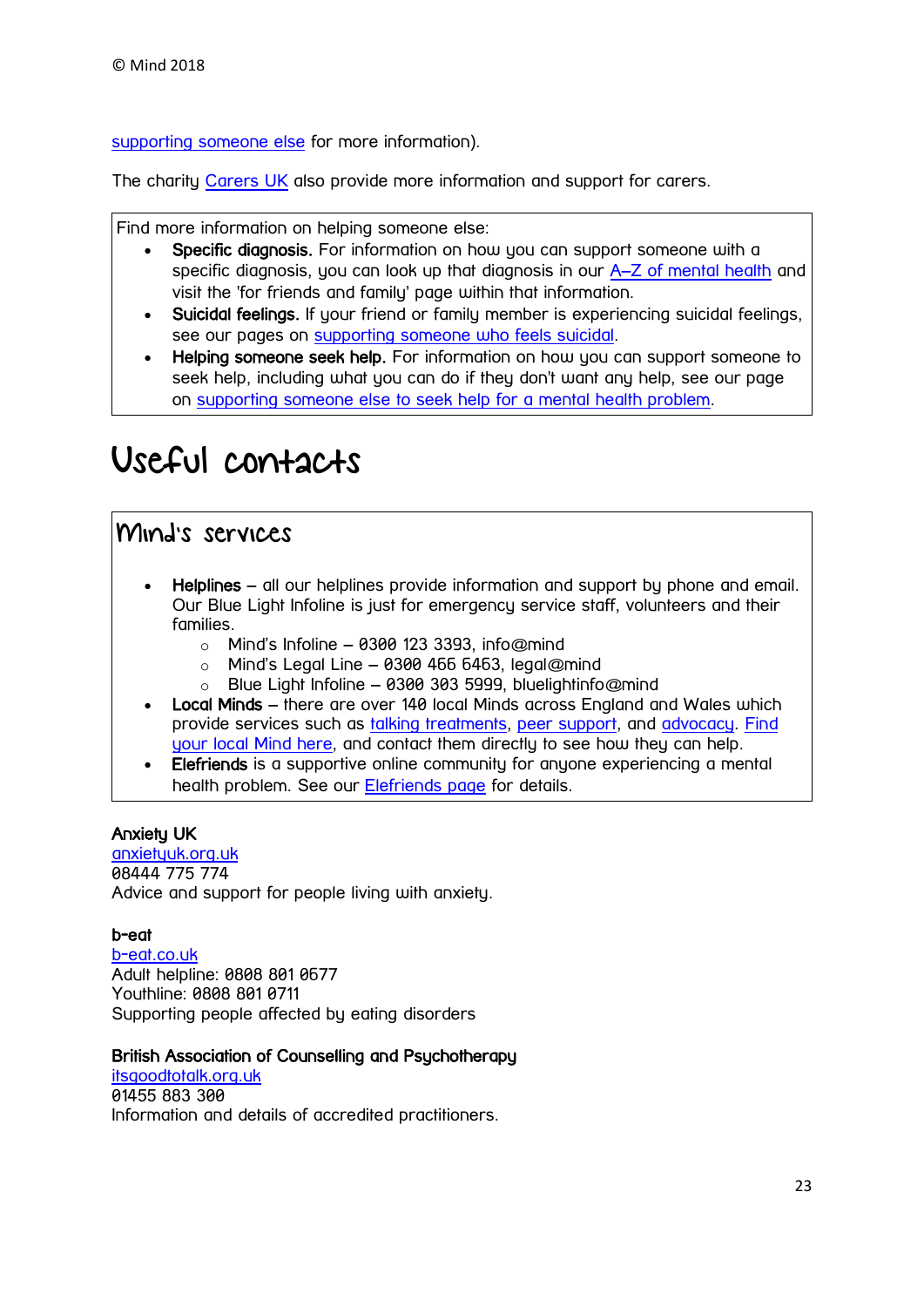#### Campaign Against Living Miserably (CALM)

[thecalmzone.net](https://www.thecalmzone.net/) 0800 58 58 58 Information and support for men.

#### Carers UK

[carersuk.org](http://www.carersuk.org/) 0808 808 7777 Independent information and support for carers.

#### Disability Rights UK

#### [disabilityrightsuk.org](http://www.disabilityrightsuk.org/)

Information and support for people living with a disability, including contact details of local disability groups.

#### FRANK

[talktofrank.com](http://www.talktofrank.com/) 0300 123 6600 Confidential drugs advice and information.

#### Hafal

#### [hafal.org](http://www.hafal.org/)

Welsh charity for people with serious mental illness and their carers. Provides information and recovery support services all around Wales.

#### Hearing Voices Network

[hearing-voices.org](http://www.hearing-voices.org/) 01142 718 210 Information and support for people who hear voices or have other unshared perceptions.

#### **MindOut**

#### [mindout.org.uk](http://www.mindout.org.uk/)

Brighton-based mental health charity, offering information and support for anyone who identifies as LGBTQ. Offers online chat and peer support.

#### The National Institute for Health and Care Excellence (NICE)

#### [nice.org.uk](http://www.nice.org.uk/) Evidence-based guidelines on treatments.

#### NHS Choices

[nhs.uk](http://www.nhs.uk/Pages/HomePage.aspx)

Provides information on a wide range of health and social care topics. Also provides an [online search tool](http://www.nhs.uk/Service-Search) to find NHS services near you.

#### No Panic

[nopanic.org.uk](http://www.nopanic.org.uk/) helpline: 0844 967 4848 (10am–10pm) Provides a helpline, step-by-step programmes, and support for people with anxiety disorders.